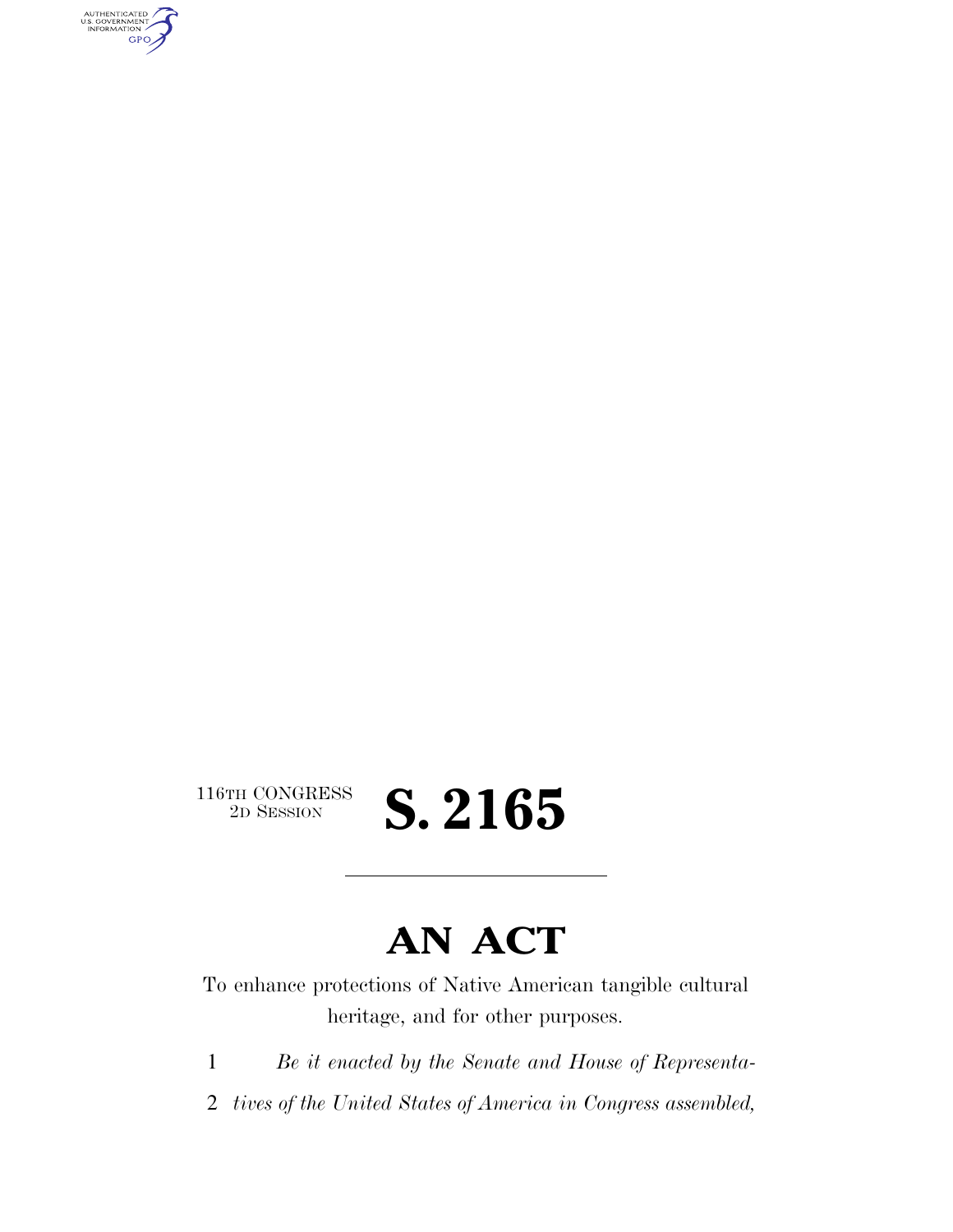#### **SECTION 1. SHORT TITLE.**

 This Act may be cited as the ''Safeguard Tribal Ob-jects of Patrimony Act of 2020''.

#### **SEC. 2. PURPOSES.**

The purposes of this Act are—

 (1) to carry out the trust responsibility of the United States to Indian Tribes;

 (2) to increase the maximum penalty for actions taken in violation of the Native American Graves Protection and Repatriation Act (25 U.S.C. 3001 et seq.) (including section 1170 of title 18, United States Code, as added by that Act), in order to strengthen deterrence;

 (3) to stop the export, and facilitate the inter- national repatriation, of cultural items prohibited from being trafficked by the Native American Graves Protection and Repatriation Act (25 U.S.C. 3001 et seq.) (including section 1170 of title 18, United States Code, as added by that Act) and ar- chaeological resources prohibited from being traf- ficked by the Archaeological Resources Protection Act of 1979 (16 U.S.C. 470aa et seq.) by—

- 23 (A) explicitly prohibiting the export;
- (B) creating an export certification system; and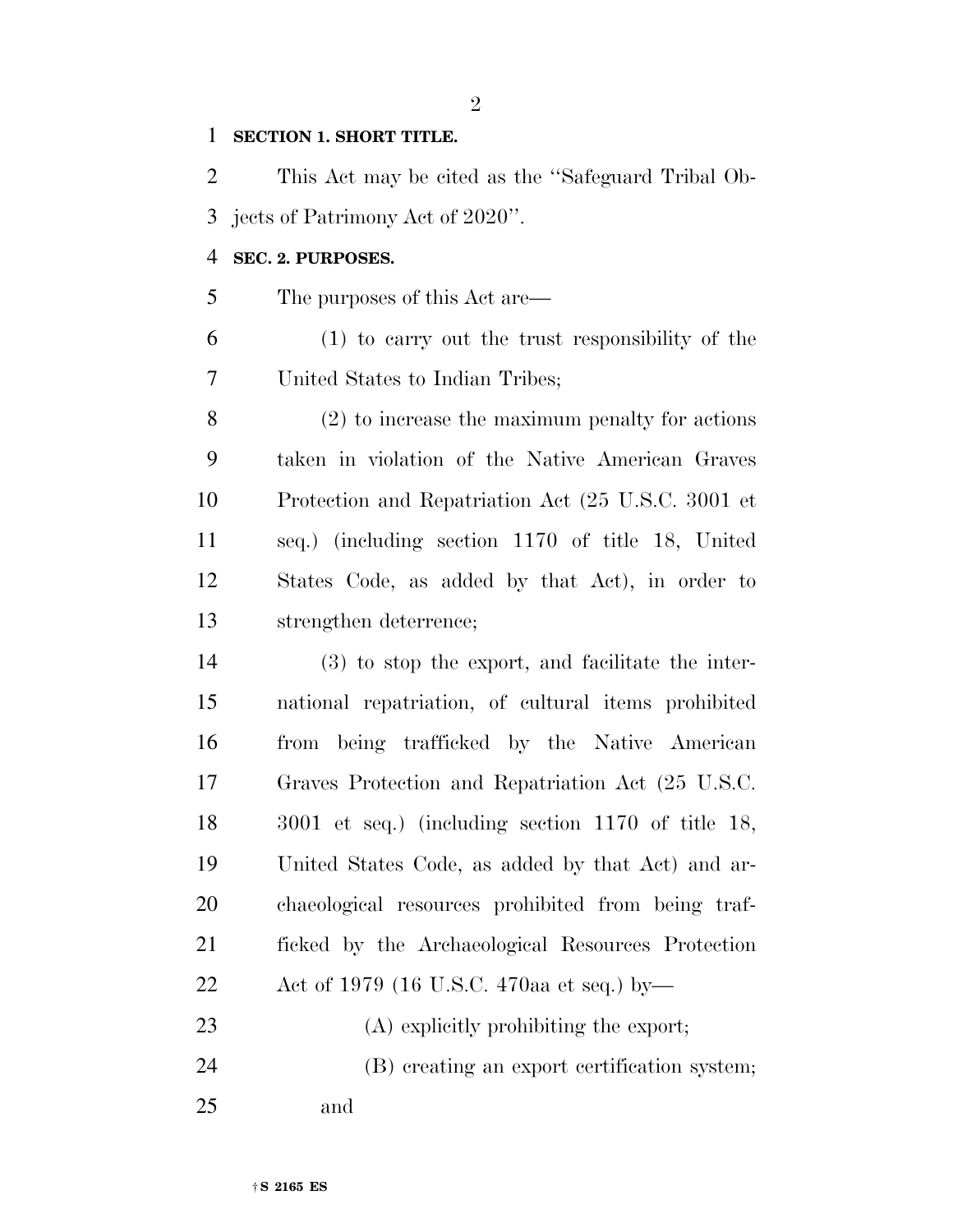(C) confirming the authority of the Presi- dent to request from foreign nations agree- ments or provisional measures to prevent irre- mediable damage to Native American cultural heritage; (4) to establish a Federal framework in order to support the voluntary return by individuals and organizations of items of tangible cultural heritage, including items covered by the Native American Graves Protection and Repatriation Act (25 U.S.C. 3001 et seq.) (including section 1170 of title 18, United States Code, as added by that Act) and the Archaeological Resources Protection Act of 1979 (16 U.S.C. 470aa et seq.);

 (5) to establish an interagency working group to ensure communication between Federal agencies to successfully implement this Act, the Native Amer- ican Graves Protection and Repatriation Act (25 U.S.C. 3001 et seq.) (including section 1170 of title 18, United States Code, as added by that Act), the Archaeological Resources Protection Act of 1979 (16 U.S.C. 470aa et seq.), and other relevant Federal laws;

 (6) to establish a Native working group of In-dian Tribes and Native Hawaiian organizations to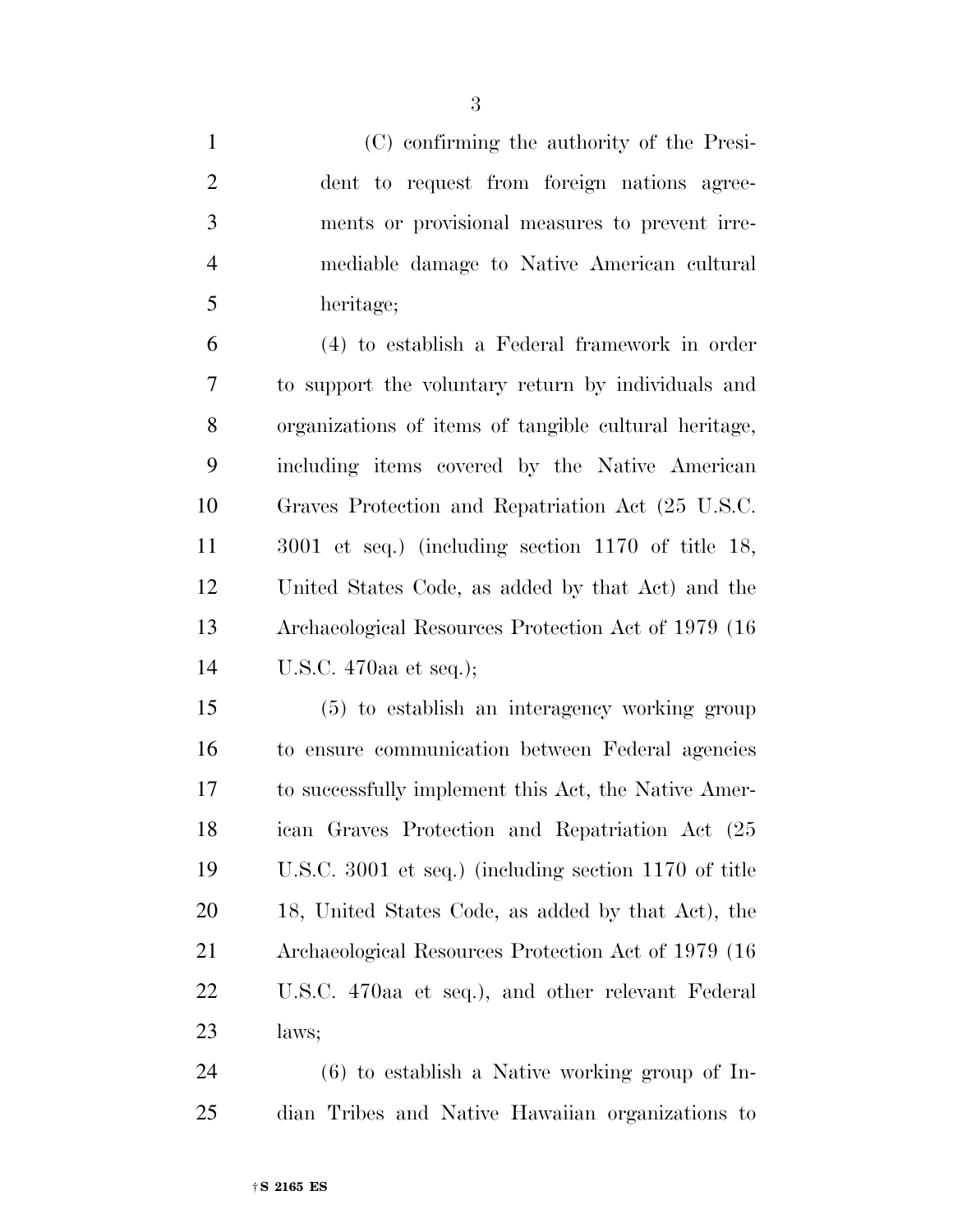| $\mathbf{1}$   | assist in the implementation of this Act, the Native                   |
|----------------|------------------------------------------------------------------------|
| $\overline{2}$ | American Graves Protection and Repatriation Act                        |
| 3              | $(25 \text{ U.S.C. } 3001 \text{ et seq.})$ (including section 1170 of |
| $\overline{4}$ | title 18, United States Code, as added by that Act),                   |
| 5              | the Archaeological Resources Protection Act of 1979                    |
| 6              | $(16 \text{ U.S.C. } 470$ aa et seq.), and other relevant Fed-         |
| 7              | eral laws;                                                             |
| 8              | $(7)$ to exempt from disclosure under section 552                      |
| 9              | of title 5, United States Code (commonly known as                      |
| 10             | the "Freedom of Information Act")—                                     |
| 11             | information submitted by Indian<br>(A)                                 |
| 12             | Tribes or Native Hawaiian organizations pursu-                         |
| 13             | ant to this Act; and                                                   |
| 14             | (B) information relating to an Item Re-                                |
| 15             | quiring Export Certification for which an export                       |
| 16             | certification was denied pursuant to this Act;                         |
| 17             | and                                                                    |
| 18             | $(8)$ to encourage buyers to purchase legal con-                       |
| 19             | temporary art made by Native artists for commercial                    |
| 20             | purposes.                                                              |
| 21             | SEC. 3. DEFINITIONS.                                                   |
| 22             | In this Act:                                                           |
| 23             | (1) ARCHAEOLOGICAL RESOURCE.—The term                                  |
| 24             | "archaeological resource" means an archaeological                      |
| 25             | resource (as defined in section 3 of the Archae-                       |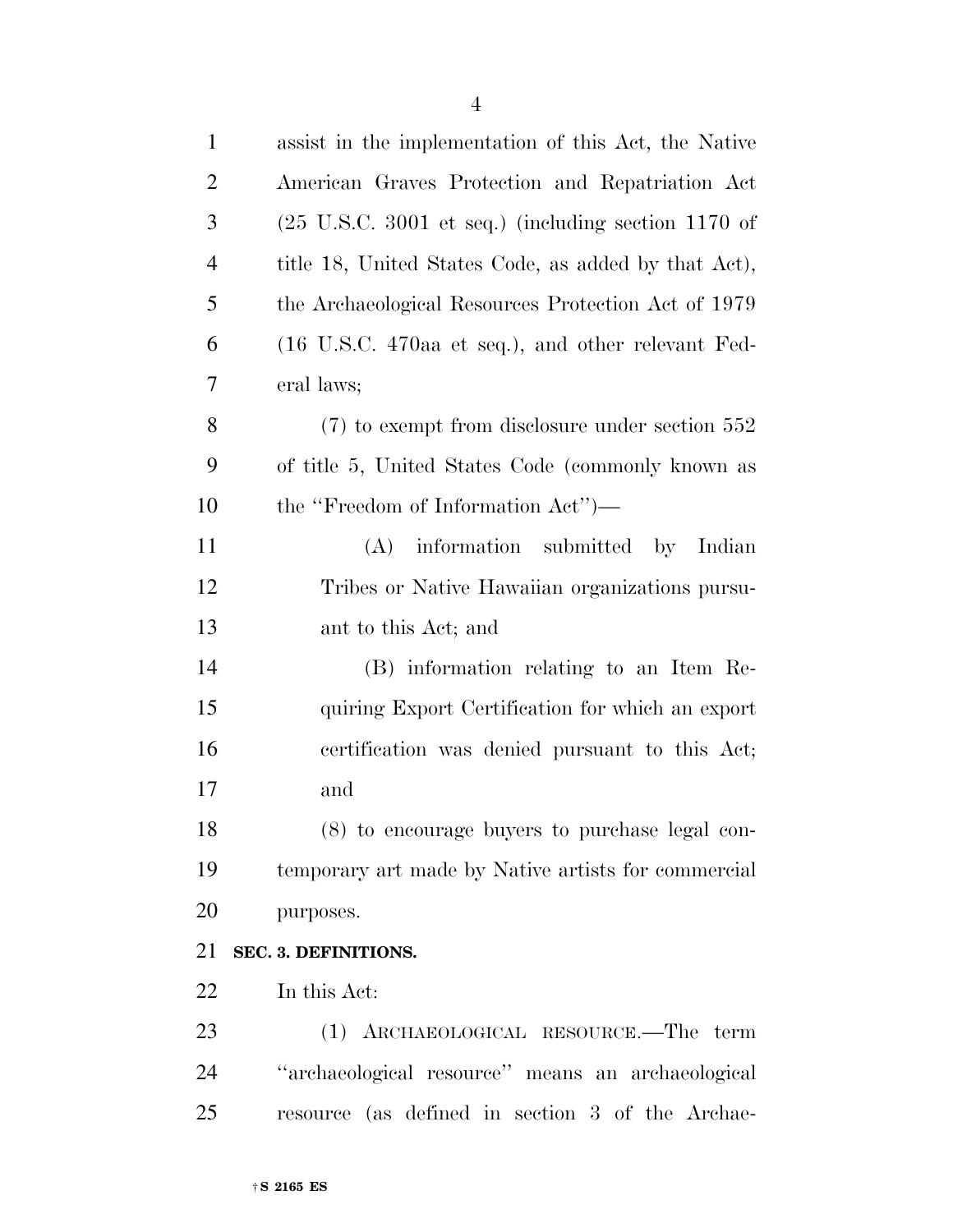| $\mathbf{1}$   | ological Resources Protection Act of 1979 (16)        |
|----------------|-------------------------------------------------------|
| $\overline{2}$ | U.S.C. 470bb)) that is Native American.               |
| 3              | (2) CULTURAL AFFILIATION.—The term "cul-              |
| $\overline{4}$ | tural affiliation" means that there is a relationship |
| 5              | of shared group identity that can be reasonably       |
| 6              | traced historically or prehistorically between a      |
| $\overline{7}$ | present day Indian Tribe or Native Hawaiian orga-     |
| 8              | nization and an identifiable earlier group.           |
| 9              | (3) CULTURAL ITEM.—The term "cultural                 |
| 10             | item" means any 1 or more cultural items (as de-      |
| 11             | fined in section 2 of the Native American Graves      |
| 12             | Protection and Repatriation Act (25 U.S.C. 3001)).    |
| 13             | (4) INDIAN TRIBE.—The term "Indian Tribe"             |
| 14             | has the meaning given the term "Indian tribe" in      |
| 15             | section 2 of the Native American Graves Protection    |
| 16             | and Repatriation Act (25 U.S.C. 3001).                |
| 17             | (5) ITEM PROHIBITED FROM EXPORTATION.-                |
| 18             | The term "Item Prohibited from Exportation"           |
| 19             | means-                                                |
| 20             | $(A)$ a cultural item prohibited from being           |
| 21             | trafficked, including through sale, purchase, use     |
| 22             | for profit, or transport for sale or profit, by-      |
| 23             | (i) section $1170(b)$ of title 18, United             |

States Code, as added by the Native Amer-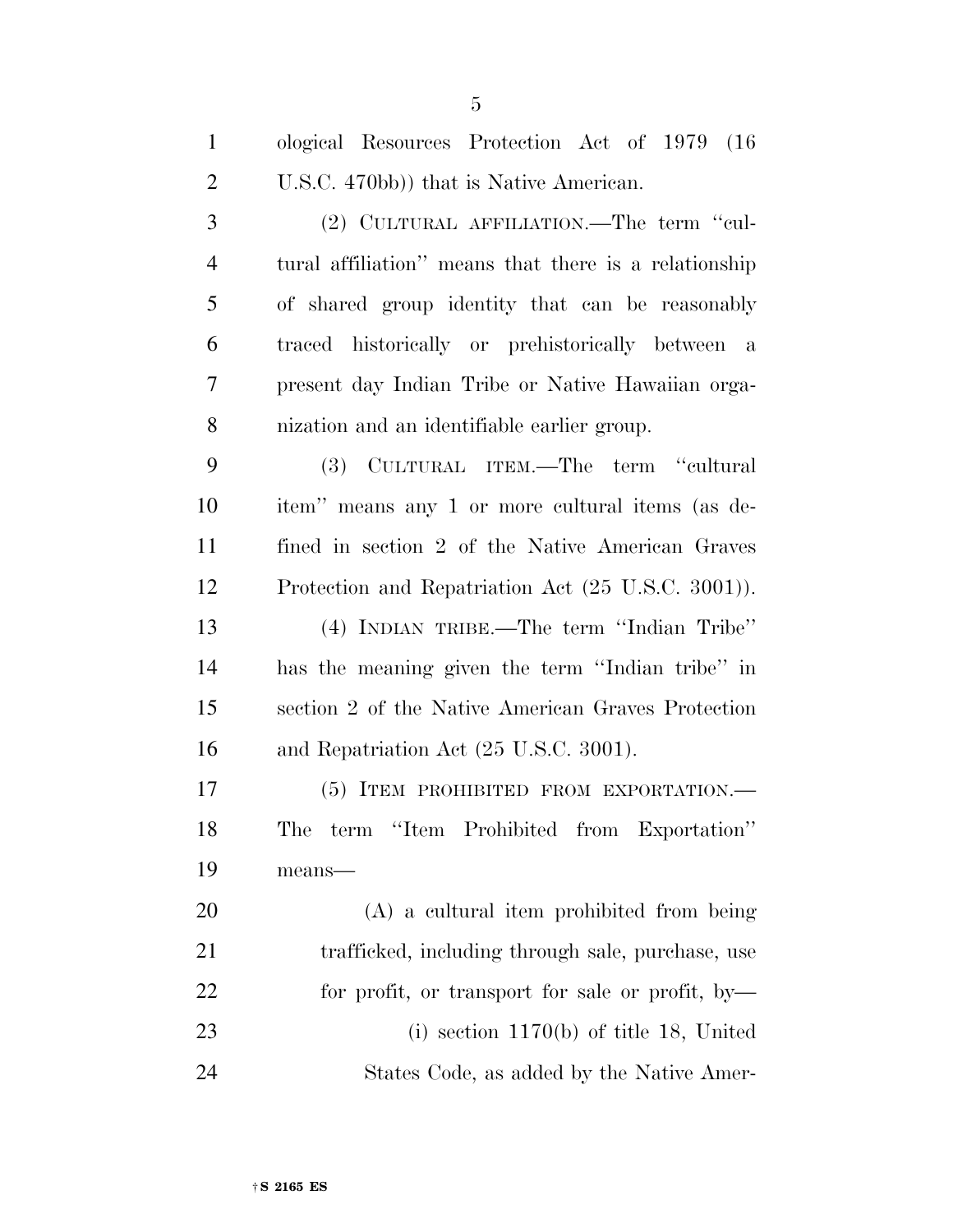| $\mathbf{1}$   | ican Graves Protection and Repatriation             |
|----------------|-----------------------------------------------------|
| $\overline{2}$ | Act $(25 \text{ U.S.C. } 3001 \text{ et seq.});$ or |
| 3              | (ii) any other Federal law or treaty;               |
| $\overline{4}$ | and                                                 |
| 5              | (B) an archaeological resource prohibited           |
| 6              | from being trafficked, including through sale,      |
| 7              | purchase, exchange, transport, receipt, or offer    |
| 8              | to sell, purchase, or exchange, including in        |
| 9              | interstate or foreign commerce, by-                 |
| 10             | (i) subsections (b) and (c) of section              |
| 11             | 6 of the Archaeological Resources Protec-           |
| 12             | tion Act of 1979 (16 U.S.C. 470ee); or              |
| 13             | (ii) any other Federal law or treaty.               |
| 14             | (6)<br>ITEM REQUIRING EXPORT<br><b>CERTIFI-</b>     |
| 15             | CATION.-                                            |
| 16             | (A) IN GENERAL.—The term "Item Re-                  |
| 17             | quiring Export Certification" means—                |
| 18             | (i) a cultural item; and                            |
| 19             | (ii) an archaeological resource.                    |
| <b>20</b>      | (B) EXCLUSION.—The term "Item Requir-               |
| 21             | ing Export Certification" does not include an       |
| <u>22</u>      | item described in clause (i) or (ii) of subpara-    |
| 23             | graph (A) for which an Indian Tribe or Native       |
| 24             | Hawaiian organization with a cultural affili-       |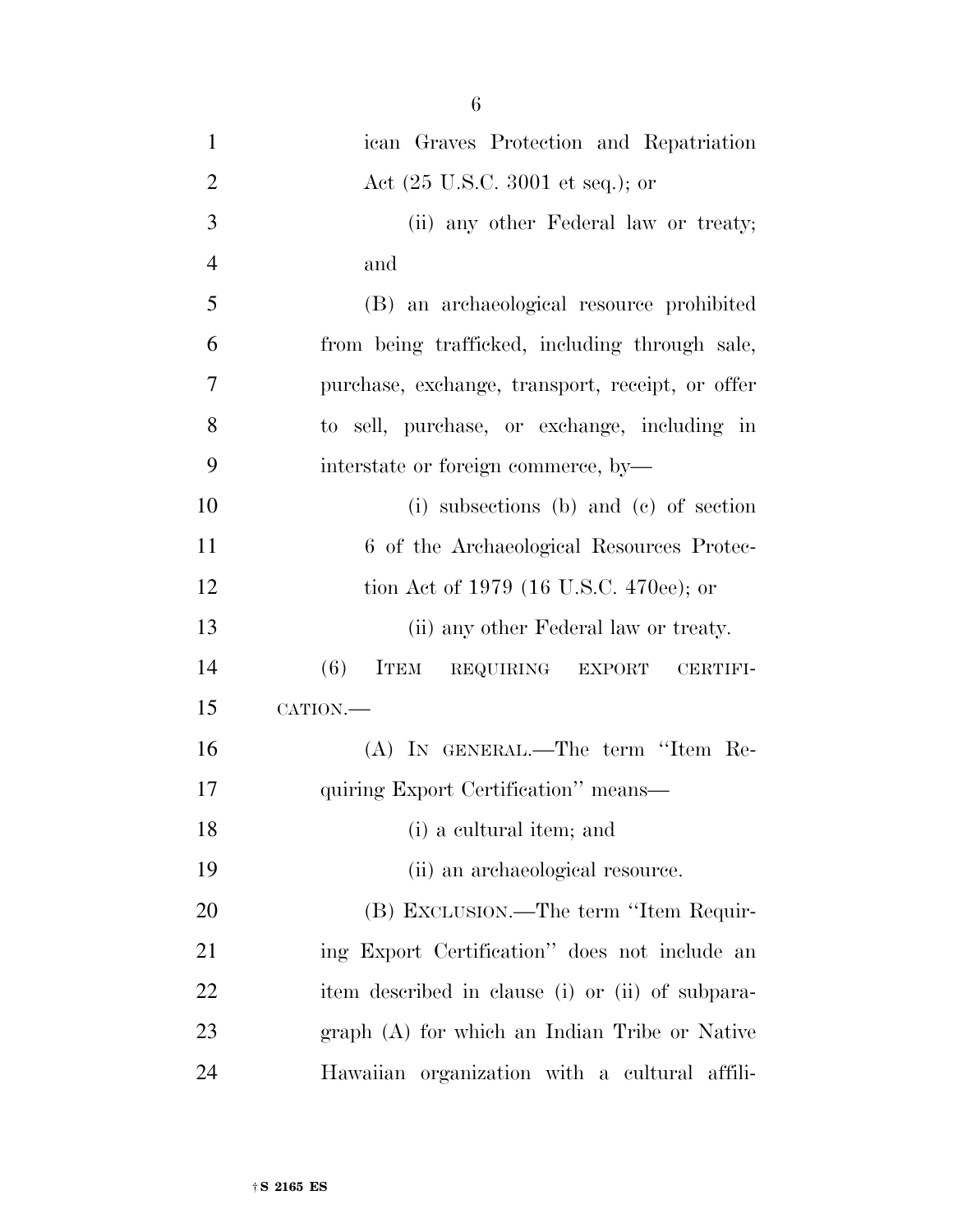| $\mathbf{1}$   | ation with the item has provided a certificate      |
|----------------|-----------------------------------------------------|
| $\overline{2}$ | authorizing exportation of the item.                |
| 3              | (7) NATIVE AMERICAN.—The term "Native               |
| $\overline{4}$ | American" means—                                    |
| 5              | (A) Native American (as defined in section          |
| 6              | 2 of the Native American Graves Protection          |
| 7              | and Repatriation Act (25 U.S.C. 3001)); and         |
| 8              | (B) Native Hawaiian (as so defined).                |
| 9              | (8) NATIVE HAWAIIAN ORGANIZATION.—The               |
| 10             | term "Native Hawaiian organization" has the mean-   |
| 11             | ing given the term in section 2 of the Native Amer- |
| 12             | ican Graves Protection and Repatriation Act (25)    |
| 13             | U.S.C. 3001).                                       |
| 14             | (9) SECRETARY.—The term "Secretary" means           |
| 15             | the Secretary of the Interior.                      |
| 16             | (10) TANGIBLE CULTURAL HERITAGE.—The                |
| 17             | term "tangible cultural heritage" means—            |
| 18             | (A) Native American human remains; or               |
| 19             | culturally, historically,<br>(B)<br><b>or</b>       |
| 20             | archaeologically significant objects, resources,    |
| 21             | patrimony, or other items that are affiliated       |
| 22             | with a Native American culture.                     |
| 23             | SEC. 4. ENHANCED NAGPRA PENALTIES.                  |
| 24             | Section 1170 of title 18, United States Code, is    |
| 25             | amended—                                            |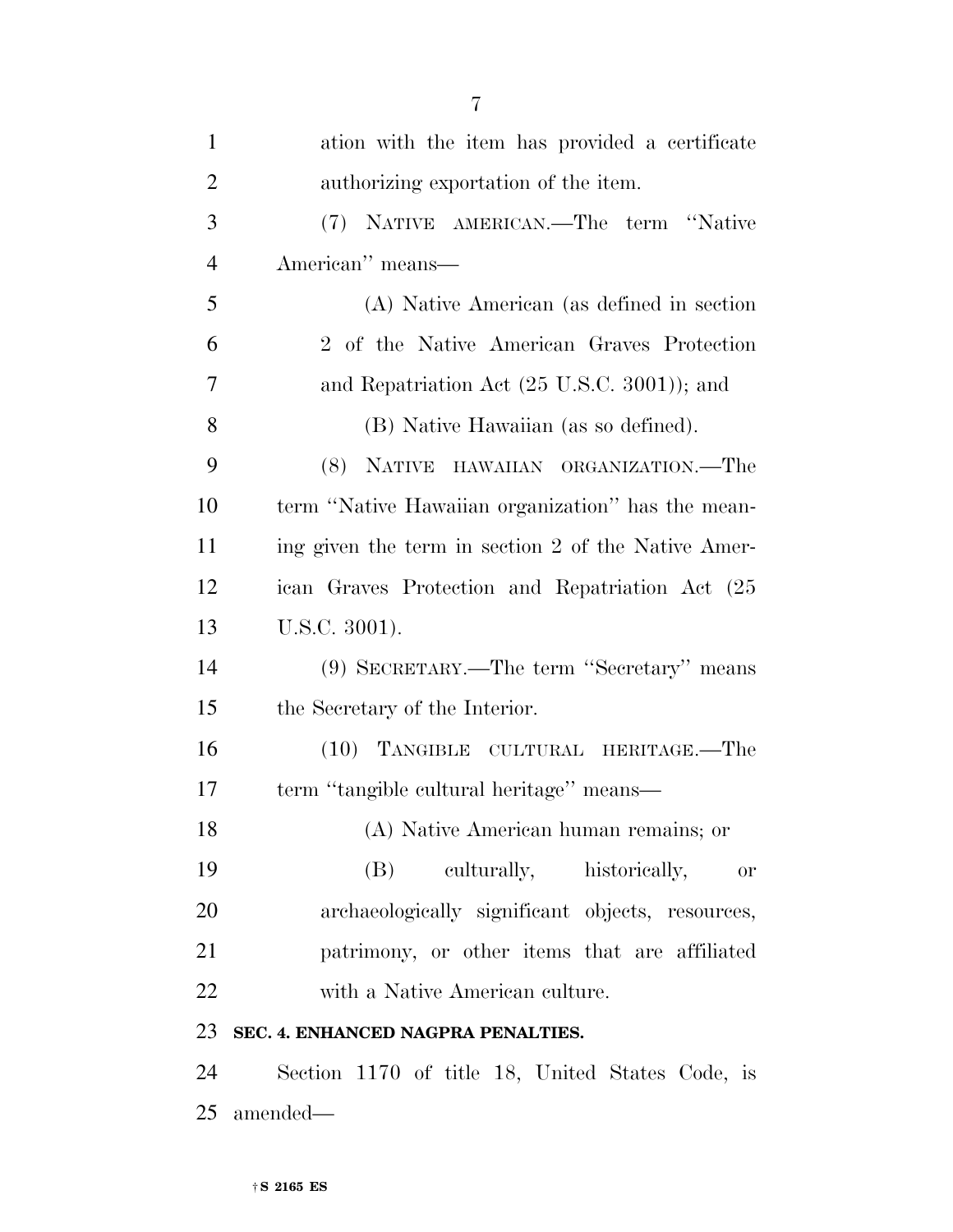| $\mathbf{1}$   | $(1)$ by striking "5 years" each place it appears   |
|----------------|-----------------------------------------------------|
| $\overline{2}$ | and inserting "10 years"; and                       |
| 3              | $(2)$ in subsection (a), by striking "12 months"    |
| $\overline{4}$ | and inserting "1 year and 1 day".                   |
| 5              | SEC. 5. EXPORT PROHIBITIONS; EXPORT CERTIFICATION   |
| 6              | SYSTEM; INTERNATIONAL AGREEMENTS.                   |
| 7              | (a) EXPORT PROHIBITIONS.—                           |
| 8              | $(1)$ IN GENERAL.—It shall be unlawful for any      |
| 9              | person-                                             |
| 10             | $(A)$ to export, attempt to export, or other-       |
| 11             | wise transport from the United States any Item      |
| 12             | Prohibited from Exportation;                        |
| 13             | (B) to conspire with any person to engage           |
| 14             | in an activity described in subparagraph $(A)$ ; or |
| 15             | (C) to conceal an activity described in sub-        |
| 16             | paragraph $(A)$ .                                   |
| 17             | (2) PENALTIES.—Any person who violates              |
| 18             | paragraph (1) and knows, or in the exercise of due  |
| 19             | care should have known, that the Item Prohibited    |
| 20             | from Exportation was taken, possessed, transported, |
| 21             | or sold in violation of, or in a manner unlawful    |
| 22             | under, any Federal law or treaty, shall be fined in |
| 23             | accordance with section 3571 of title 18, United    |
| 24             | States Code, imprisoned for not more than 1 year    |
| 25             | and 1 day for a first violation, and not more than  |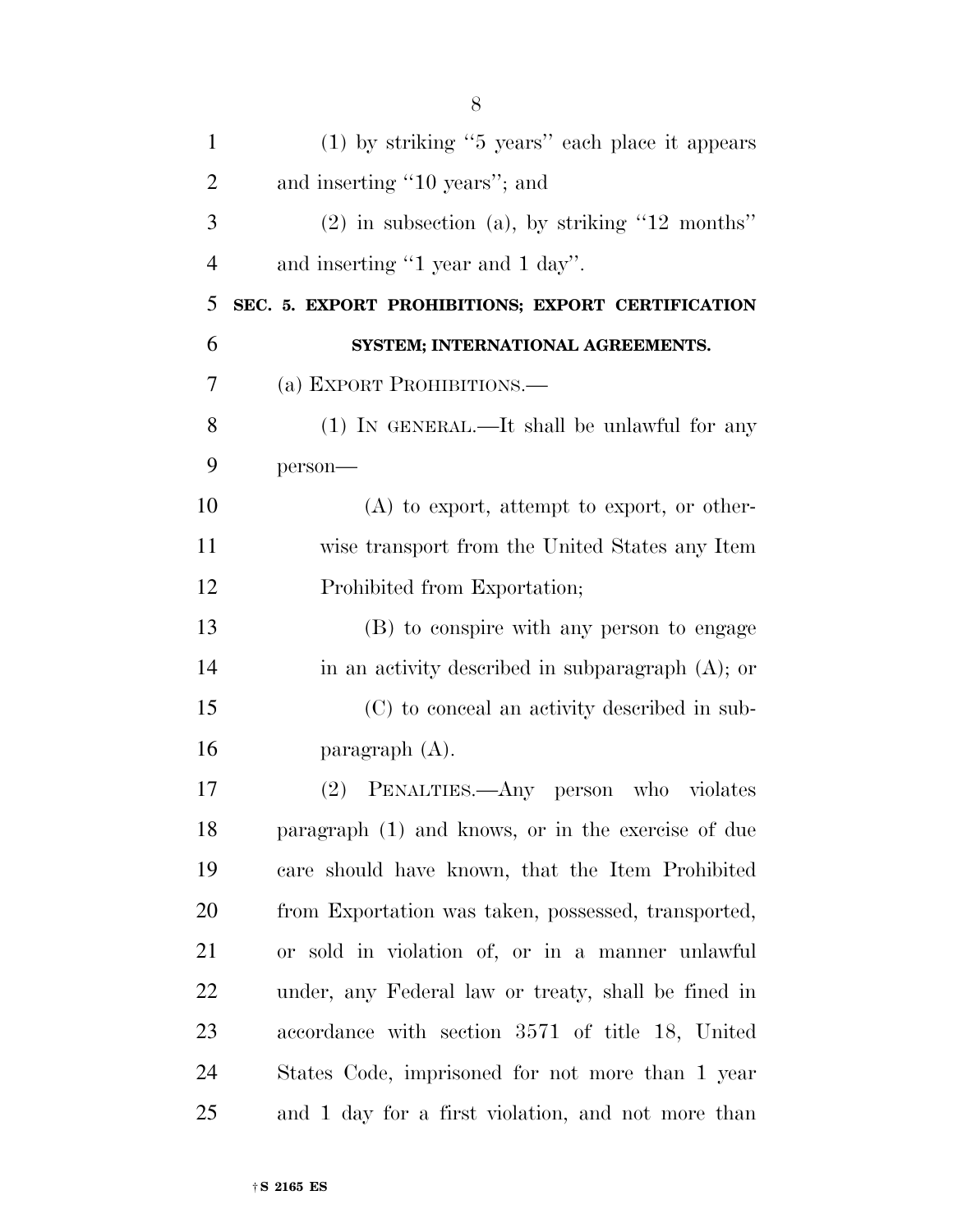| $\mathbf{1}$   | 10 years for a second or subsequent violation, or |
|----------------|---------------------------------------------------|
| $\overline{2}$ | both.                                             |
| 3              | (3) DETENTION, FORFEITURE, AND REPATRI-           |
| $\overline{4}$ | ATION.                                            |
| 5              | DETENTION AND DELIVERY.—The<br>(A)                |
| 6              | Secretary of Homeland Security, acting through    |
| $\overline{7}$ | the Commissioner of U.S. Customs and Border       |
| 8              | Protection, shall—                                |
| 9              | (i) detain any Item Prohibited from               |
| 10             | Exportation that is exported, attempted to        |
| 11             | be exported, or otherwise transported from        |
| 12             | the United States in violation of paragraph       |
| 13             | $(1);$ and                                        |
| 14             | (ii) deliver the Item Prohibited from             |
| 15             | Exportation to the Secretary.                     |
| 16             | (B) FORFEITURE.—Any Item Prohibited               |
| 17             | from Exportation that is exported, attempted to   |
| 18             | be exported, or otherwise transported from the    |
| 19             | United States in violation of paragraph (1)       |
| 20             | shall be subject to forfeiture to the United      |
| 21             | States in accordance with chapter 46 of title     |
| 22             | 18, United States Code (including section         |
| 23             | $983(c)$ of that chapter).                        |
| 24             | (C) REPATRIATION.—Any Item Prohibited             |
| 25             | from Exportation that is forfeited under sub-     |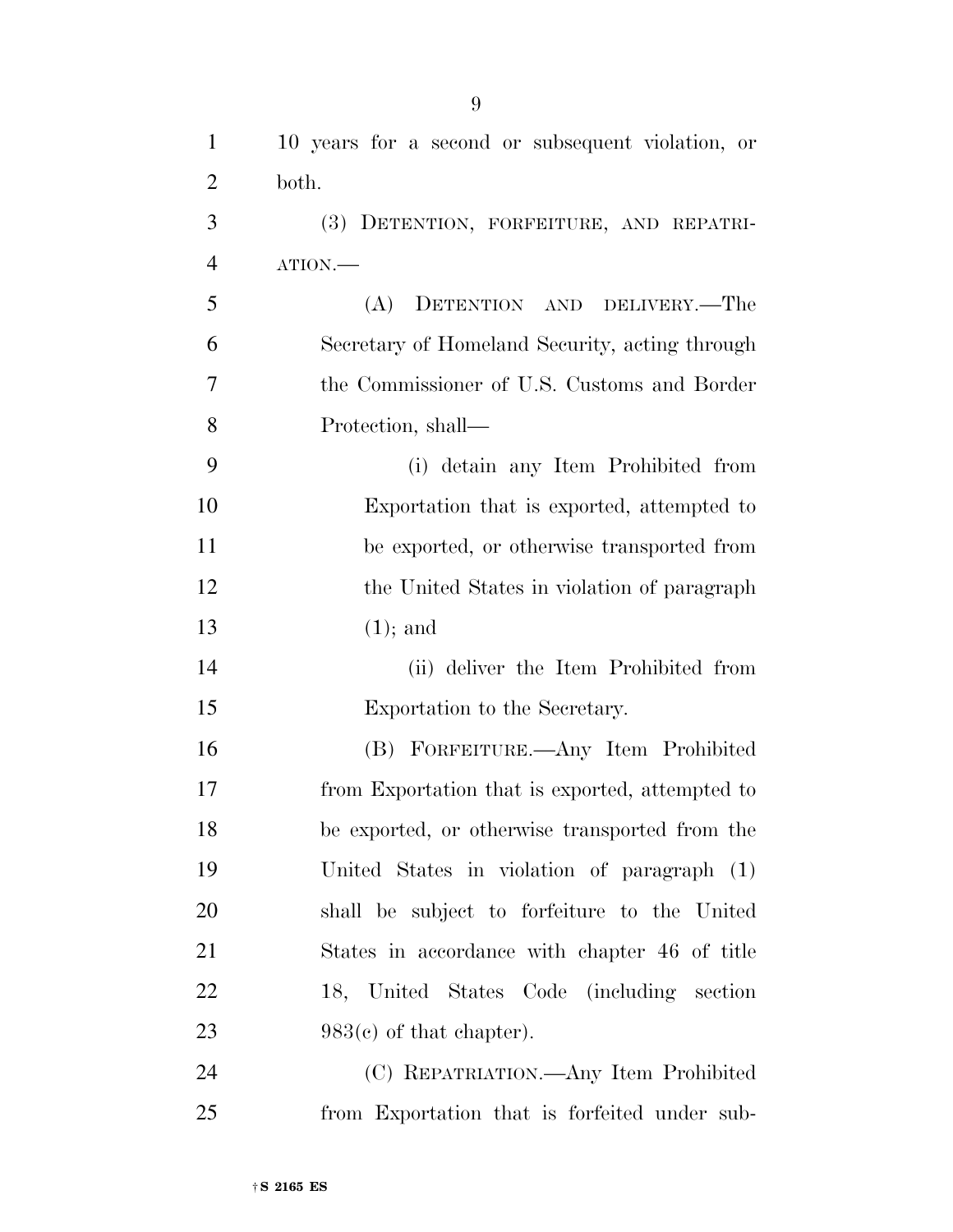| $\mathbf{1}$             | paragraph (B) shall be expeditiously repatriated |
|--------------------------|--------------------------------------------------|
| $\overline{2}$           | to the appropriate Indian Tribe or Native Ha-    |
| 3                        | waiian organization in accordance with, as ap-   |
| $\overline{4}$           | plicable—                                        |
| 5                        | (i) the Native American Graves Pro-              |
| 6                        | tection and Repatriation Act (25 U.S.C.          |
| $\overline{\mathcal{L}}$ | $3001$ et seq.) (including section 1170 of       |
| 8                        | title 18, United States Code, as added by        |
|                          |                                                  |

 (ii) the Archaeological Resources Pro- tection Act of 1979 (16 U.S.C. 470aa et 12 seq.).

(b) EXPORT CERTIFICATION SYSTEM.—

that Act); or

14 (1) EXPORT CERTIFICATION REQUIREMENT. (A) IN GENERAL.—No Item Requiring Ex- port Certification may be exported from the United States without first having obtained an export certification in accordance with this sub-section.

 (B) PUBLICATION.—The Secretary, in con- sultation with Indian Tribes and Native Hawai- ian organizations, shall publish in the Federal Register a notice that includes—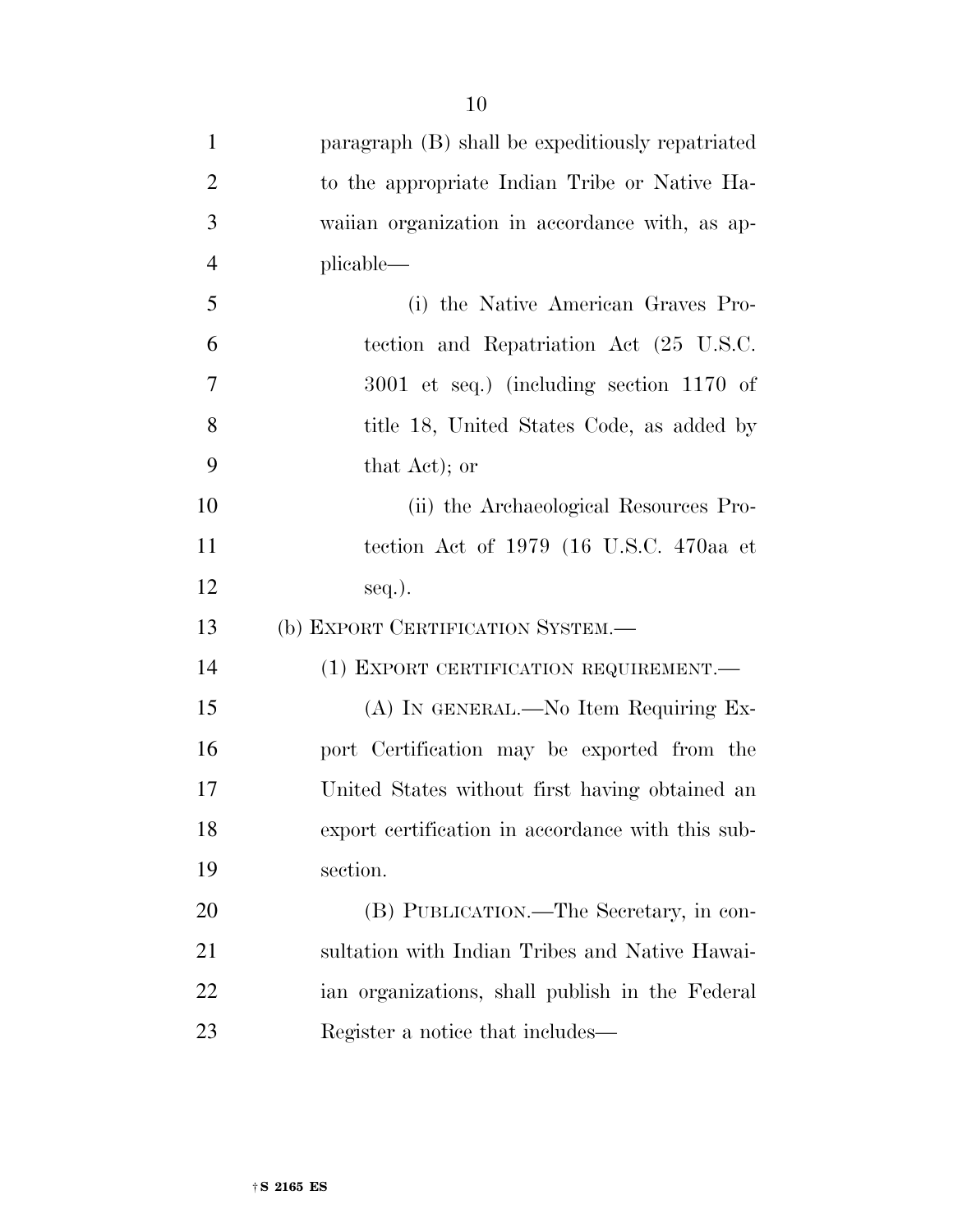| $\mathbf{1}$   | (i) a description of characteristics typ-   |
|----------------|---------------------------------------------|
| $\overline{2}$ | ical of Items Requiring Export Certifi-     |
| 3              | cation, which shall—                        |
| $\overline{4}$ | (I) include the definitions of the          |
| 5              | terms-                                      |
| 6              | (aa) "cultural items" in sec-               |
| 7              | tion 2 of the Native American               |
| 8              | Graves Protection and Repatri-              |
| 9              | ation Act $(25 \text{ U.S.C. } 3001)$ ; and |
| 10             | (bb) "archaeological"<br>re-                |
| 11             | source" in section 3 of the Ar-             |
| 12             | chaeological Resources Protection           |
| 13             | Act of 1979 (16 U.S.C. 470bb);              |
| 14             | (II) describe the provenance re-            |
| 15             | quirements associated with the traf-        |
| 16             | ficking prohibition applicable to-          |
| 17             | (aa) cultural items under                   |
| 18             | section $1170(b)$ of title 18,              |
| 19             | United States Code; and                     |
| 20             | (bb) archaeological resources               |
| 21             | under subsections (b) and (c) of            |
| 22             | section 6 of Archaeological Re-             |
| 23             | sources Protection Act of 1979              |
| 24             | $(16 \text{ U.S.C. } 470\text{ee});$        |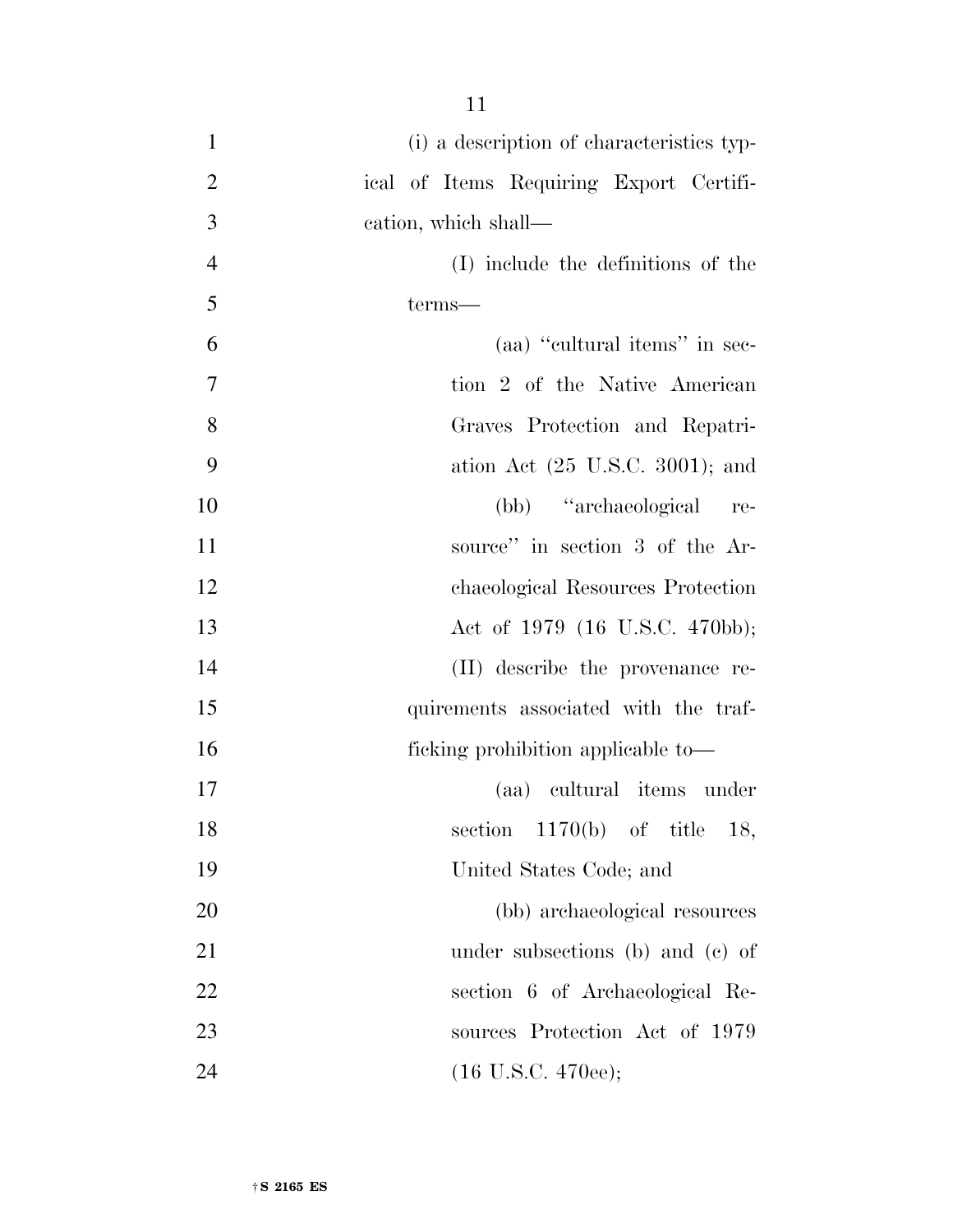| $\mathbf{1}$   | $(III)(aa)$ include the definitions         |
|----------------|---------------------------------------------|
| $\overline{2}$ | of the terms "Native American" and          |
| 3              | "Native Hawaiian" in section 2 of the       |
| $\overline{4}$ | Native American Graves Protection           |
| 5              | and Repatriation Act (25 U.S.C.             |
| 6              | $3001$ ; and                                |
| 7              | (bb) describe how those terms               |
| 8              | apply to archaeological resources           |
| 9              | under this Act; and                         |
| 10             | (IV) be sufficiently specific and           |
| 11             | precise to ensure that—                     |
| 12             | (aa) an export certification                |
| 13             | is required only for Items Requir-          |
| 14             | ing Export Certification; and               |
| 15             | (bb) fair notice is given to                |
| 16             | exporters and other persons re-             |
| 17             | garding which items require an              |
| 18             | export certification under this             |
| 19             | subsection; and                             |
| 20             | (ii) a description of characteristics       |
| 21             | typical of items that do not qualify as     |
| 22             | Items Requiring Export Certification and    |
| 23             | therefore do not require an export certifi- |
| 24             | cation under this subsection, which shall   |
| 25             | clarify that—                               |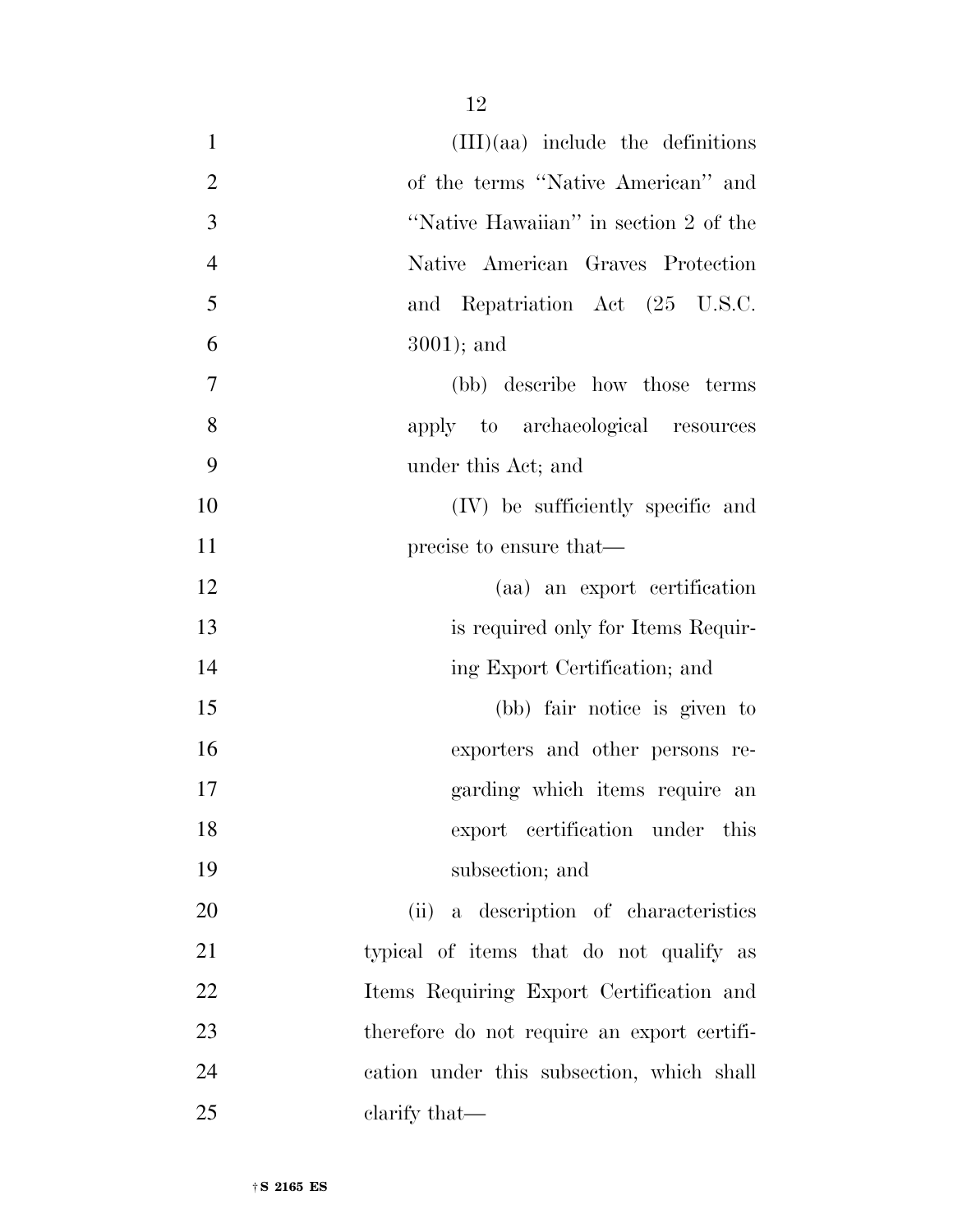| $\mathbf{1}$   | (I) an item made solely for com-                     |
|----------------|------------------------------------------------------|
| $\overline{2}$ | mercial purposes is presumed to not                  |
| 3              | qualify as an Item Requiring Export                  |
| $\overline{4}$ | Certification, unless an Indian Tribe                |
| 5              | or Native Hawaiian organization chal-                |
| 6              | lenges that presumption; and                         |
| 7              | (II) in some circumstances, re-                      |
| 8              | ceipts or certifications issued by In-               |
| 9              | dian Tribes or Native Hawaiian orga-                 |
| 10             | nizations with a cultural affiliation                |
| 11             | with an item may be used as evidence                 |
| 12             | to demonstrate a particular item does                |
| 13             | not qualify as an Item Requiring Ex-                 |
| 14             | port Certification.                                  |
| 15             | (2)<br>ELIGIBILITY FOR<br>EXPORT<br><b>CERTIFI-</b>  |
| 16             | CATION.—An Item Requiring Export Certification is    |
| 17             | eligible for an export certification under this sub- |
| 18             | section if-                                          |
| 19             | (A) the Item Requiring Export Certifi-               |
| 20             | cation is not under ongoing Federal investiga-       |
| 21             | tion;                                                |
| 22             | (B) the export of the Item Requiring Ex-             |
| 23             | port Certification would not otherwise violate       |
| 24             | any other provision of law; and                      |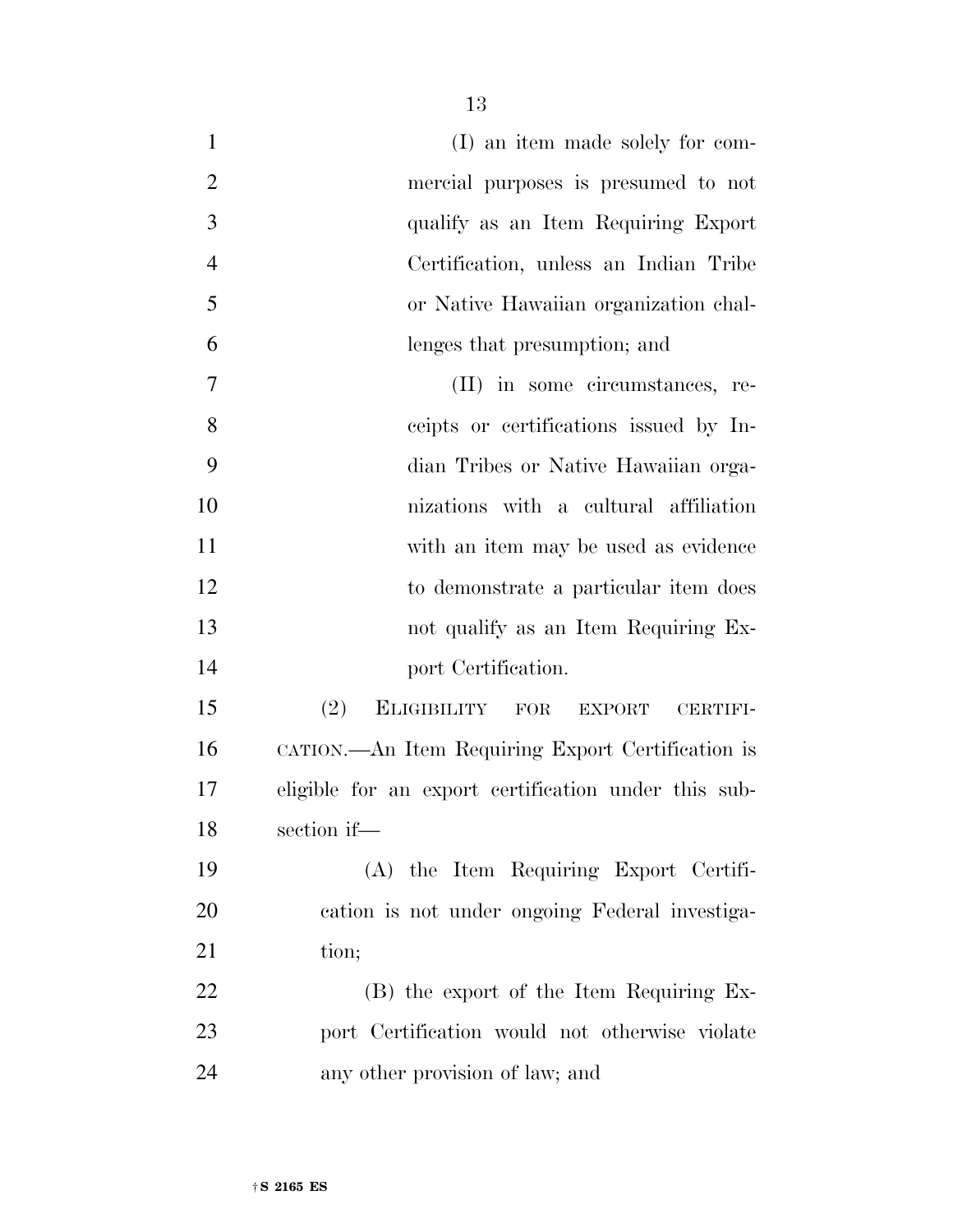| $\mathbf{1}$   | (C) the Item Requiring Export Certifi-                 |
|----------------|--------------------------------------------------------|
| $\overline{2}$ | cation—                                                |
| 3              | (i) is not an Item Prohibited from Ex-                 |
| $\overline{4}$ | portation;                                             |
| 5              | (ii) was excavated or removed pursu-                   |
| 6              | ant to a permit issued under section 4 of              |
| $\overline{7}$ | the Archaeological Resources Protection                |
| 8              | Act of 1979 (16 U.S.C. 470cc) and in                   |
| 9              | compliance with section $3(c)$ of the Native           |
| 10             | American Graves Protection and Repatri-                |
| 11             | ation Act $(25 \text{ U.S.C. } 3002(e))$ , if the per- |
| 12             | mit for excavation or removal authorizes               |
| 13             | export; or                                             |
| 14             | (iii) is accompanied by written con-                   |
| 15             | firmation from the Indian Tribe or Native              |
| 16             | Hawaiian organization with authority to                |
| 17             | alienate the Item Requiring Export Certifi-            |
| 18             | cation that-                                           |
| 19             | (I) the exporter has a right of                        |
| 20             | possession (as defined in section 2 of                 |
| 21             | the Native American Graves Protec-                     |
| 22             | tion and Repatriation Act (25 U.S.C.                   |
| 23             | 3001) of the Item Requiring Export                     |
| 24             | Certification; or                                      |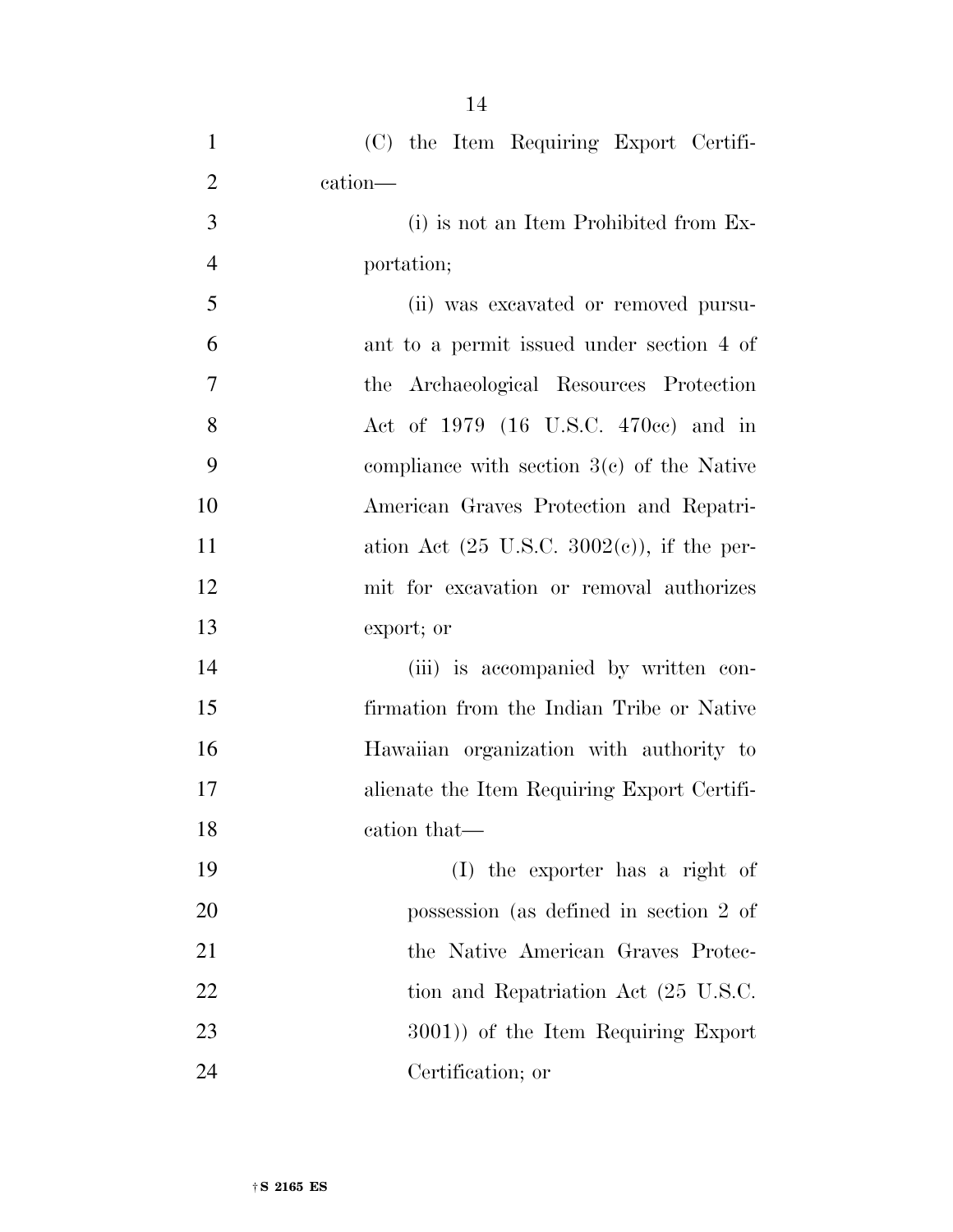| $\mathbf{1}$   | (II) the Indian Tribe or Native              |
|----------------|----------------------------------------------|
| $\overline{2}$ | Hawaiian organization has relin-             |
| 3              | quished title or control of the Item         |
| $\overline{4}$ | Requiring Export Certification in ac-        |
| 5              | cordance with section 3 of the Native        |
| 6              | American Graves Protection and Re-           |
| $\overline{7}$ | patriation Act $(25 \text{ U.S.C. } 3002)$ . |
| 8              | (3) EXPORT CERTIFICATION APPLICATION AND     |
| 9              | <b>ISSUANCE PROCEDURES.—</b>                 |
| 10             | (A) APPLICATIONS FOR EXPORT CERTIFI-         |
| 11             | CATION.-                                     |
| 12             | (i) IN GENERAL.—An exporter seek-            |
| 13             | ing to export an Item Requiring Export       |
| 14             | Certification from the United States shall   |
| 15             | submit to the Secretary an export certifi-   |
| 16             | cation application in accordance with        |
| 17             | clause (iii).                                |
| 18             | (ii) CONSEQUENCES OF FALSE STATE-            |
| 19             | MENT.—Any willful or knowing false state-    |
| 20             | ment made on an export certification appli-  |
| 21             | eation form under clause (i) shall—          |
| 22             | (I) subject the exporter to crimi-           |
| 23             | nal penalties pursuant to section 1001       |
| 24             | of title 18, United States Code; and         |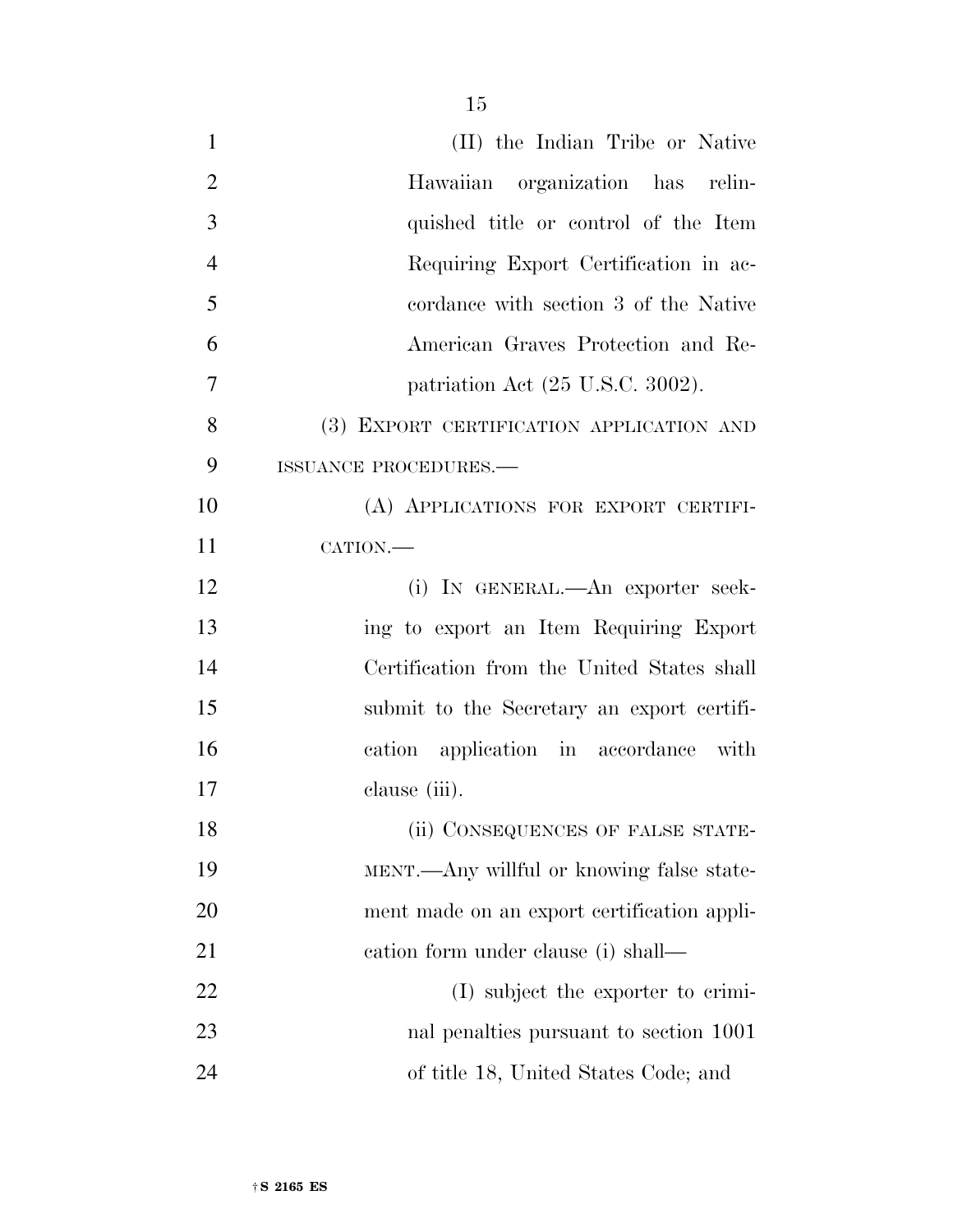| $\mathbf{1}$   | (II) prohibit the exporter from             |
|----------------|---------------------------------------------|
| $\overline{2}$ | receiving an export certification for       |
| 3              | any Item Requiring Export Certifi-          |
| $\overline{4}$ | cation in the future unless the ex-         |
| 5              | porter submits additional evidence in       |
| 6              | accordance with subparagraph                |
| $\overline{7}$ | (B)(iii)(I).                                |
| 8              | (iii) FORM OF EXPORT CERTIFICATION          |
| 9              | APPLICATION.—The Secretary, in consulta-    |
| 10             | tion with Indian Tribes and Native Hawai-   |
| 11             | ian organizations, and at the discretion of |
| 12             | the Secretary, in consultation with third   |
| 13             | parties with relevant expertise, including  |
| 14             | institutions of higher education, museums,  |
| 15             | dealers, and collector organizations, shall |
| 16             | develop an export certification application |
| 17             | form, which shall require that an appli-    |
| 18             | $\text{cant}$                               |
| 19             | (I) describe, and provide pictures          |
| 20             | of, each Item Requiring Export Cer-         |
| 21             | tification that the applicant seeks to      |
| 22             | export;                                     |
| 23             | (II) include all available informa-         |
|                |                                             |

tion regarding the provenance of each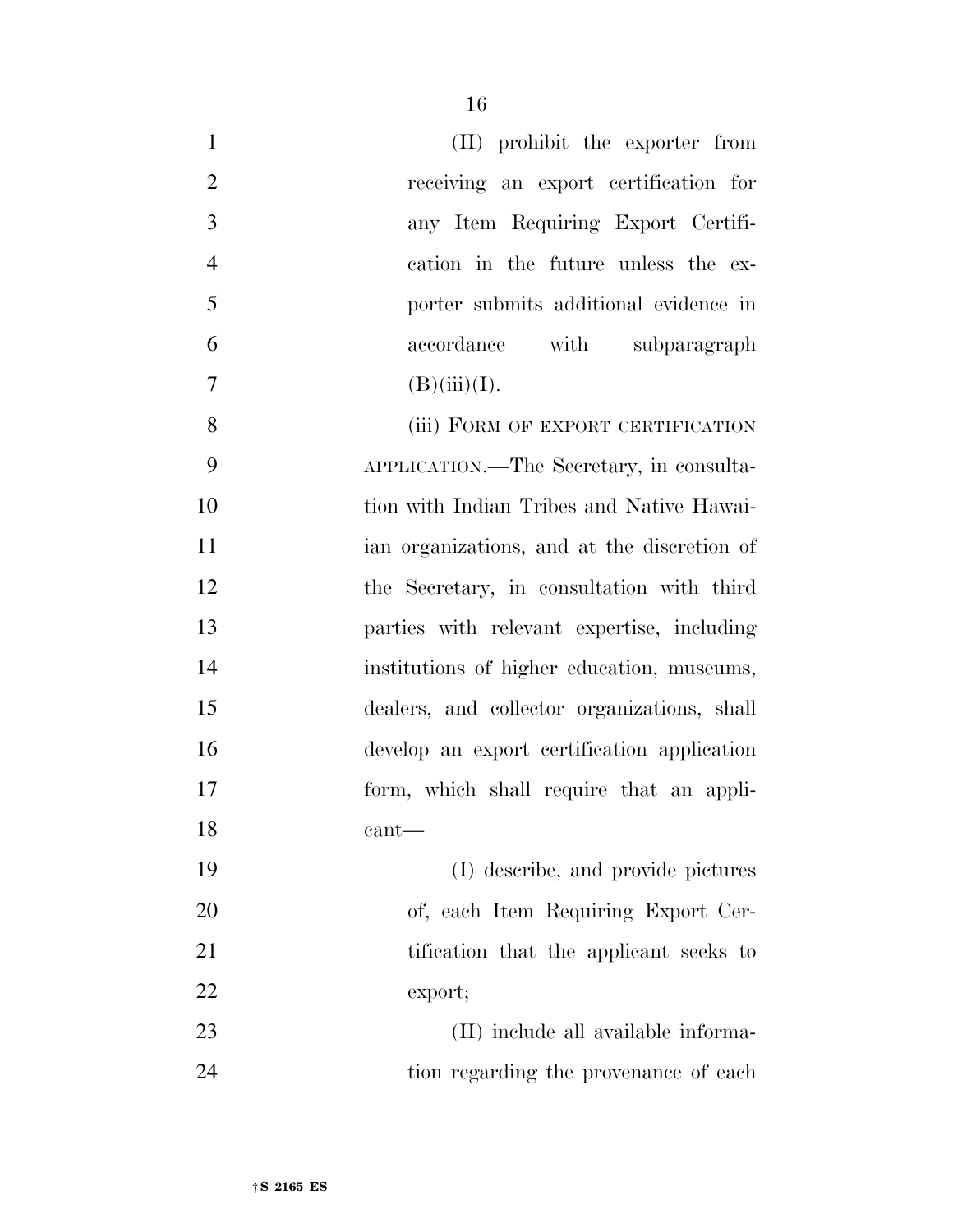| $\mathbf{1}$   | such Item Requiring Export Certifi-             |
|----------------|-------------------------------------------------|
| $\overline{2}$ | cation; and                                     |
| 3              | (III) include the attestation de-               |
| $\overline{4}$ | scribed in subparagraph $(B)(i)$ .              |
| 5              | $(B)$ EVIDENCE.—                                |
| 6              | (i) IN GENERAL.—In completing an                |
| $\overline{7}$ | export certification application with respect   |
| 8              | to an Item Requiring Export Certification       |
| 9              | that the exporter seeks to export, the ex-      |
| 10             | porter shall attest that, to the best of the    |
| 11             | knowledge and belief of the exporter, the       |
| 12             | exporter is not attempting to export an         |
| 13             | Item Prohibited from Exportation.               |
| 14             | (ii) SUFFICIENCY OF ATTESTATION.—               |
| 15             | An attestation under clause (i) shall be        |
| 16             | considered to be sufficient evidence to sup-    |
| 17             | port the application of the exporter under      |
| 18             | subparagraph $(A)(iii)(III)$ , on the condition |
| 19             | that the exporter is not required to provide    |
| 20             | additional evidence under clause $(iii)(I)$ .   |
| 21             | (iii) ADDITIONAL REQUIREMENTS.—                 |
| 22             | (I) IN GENERAL.—The Secretary                   |
| 23             | shall give notice to an exporter that           |
| 24             | submits an export certification appli-          |
| 25             | cation under subparagraph $(A)(i)$ that         |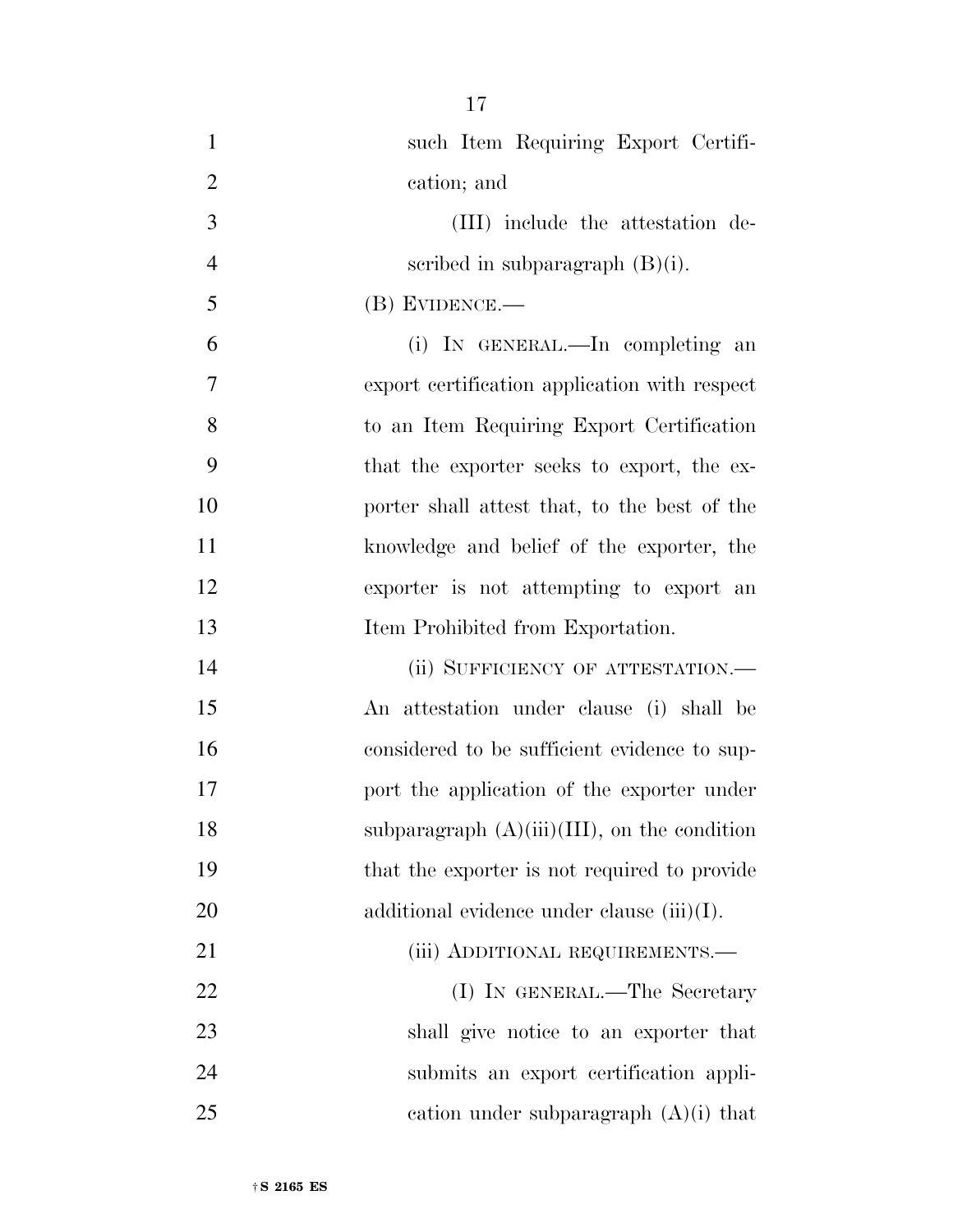| $\mathbf{1}$   | the exporter is required to submit ad-   |
|----------------|------------------------------------------|
| 2              | ditional evidence in accordance with     |
| $\mathfrak{Z}$ | subclause (III) if the Secretary has     |
| $\overline{4}$ | determined under subparagraph            |
| 5              | $(A)(ii)$ that the exporter made a will- |
| 6              | ful or knowing false statement on the    |
| 7              | application or any past export certifi-  |
| 8              | cation application.                      |
| 9              | (II) DELAYS OR DENIALS.—The              |
| 10             | Secretary shall give notice to an ex-    |
| 11             | porter that submits an export certifi-   |
| 12             | cation application under subparagraph    |
| 13             | $(A)(i)$ that the exporter may submit    |
| 14             | additional evidence in accordance with   |
| 15             | subclause (III) if the issuance of an    |
| 16             | export certification is—                 |
| 17             | (aa) delayed pursuant to the             |
| 18             | examination by the Secretary of          |
| 19             | the eligibility of the Item Requir-      |
| 20             | ing Export Certification for an          |
| 21             | export certification; or                 |
| 22             | (bb) denied by the Secretary             |
| 23             | because the Secretary determined         |
| 24             | that the Item Requiring Export           |
| 25             | Certification is not eligible for an     |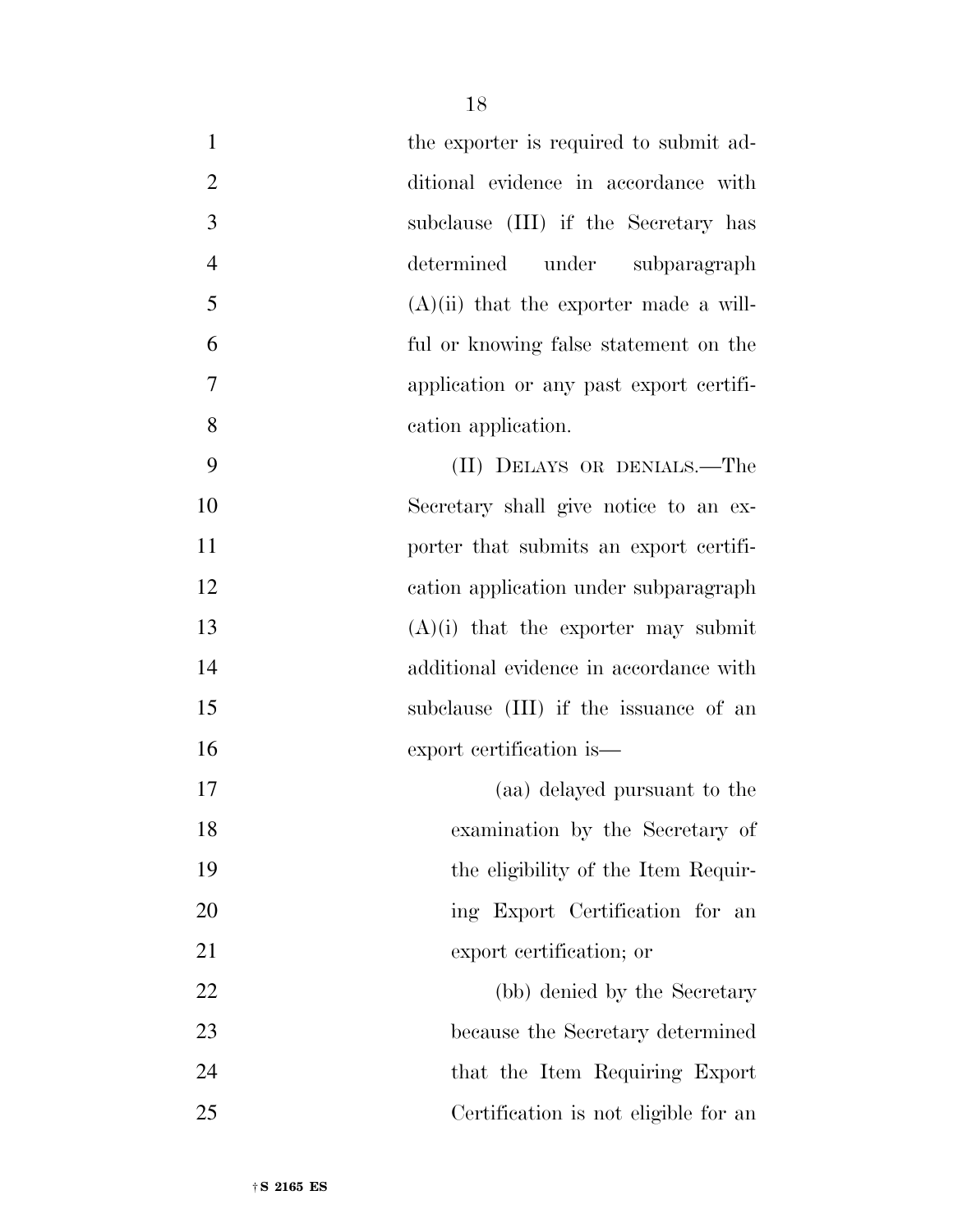| $\mathbf{1}$   | export certification under this              |
|----------------|----------------------------------------------|
| $\overline{2}$ | subsection.                                  |
| 3              | (III) ADDITIONAL EVIDENCE.—                  |
| $\overline{4}$ | On receipt of notice under subclause         |
| 5              | (I), an exporter shall, or on receipt of     |
| 6              | a notice under subclause (II), an ex-        |
| $\overline{7}$ | porter may, provide the Secretary            |
| 8              | with such additional evidence as the         |
| 9              | Secretary may require to establish           |
| 10             | that the Item Requiring Export Cer-          |
| 11             | tification is eligible for an export cer-    |
| 12             | tification under this subsection.            |
| 13             | (C) DATABASE APPLICATIONS.—                  |
| 14             | (i) IN GENERAL.—The Secretary shall          |
| 15             | establish and maintain a secure central      |
| 16             | Federal database information system (re-     |
| 17             | ferred to in this subparagraph as the        |
| 18             | "database") for the purpose of making ex-    |
| 19             | port certification applications available to |
| 20             | Indian Tribes and Native Hawaiian organi-    |
| 21             | zations.                                     |
| 22             | (ii) COLLABORATION REQUIRED.—The             |
| 23             | Secretary shall collaborate with Indian      |
| 24             | Tribes, Native Hawaiian organizations,       |

and the interagency working group con-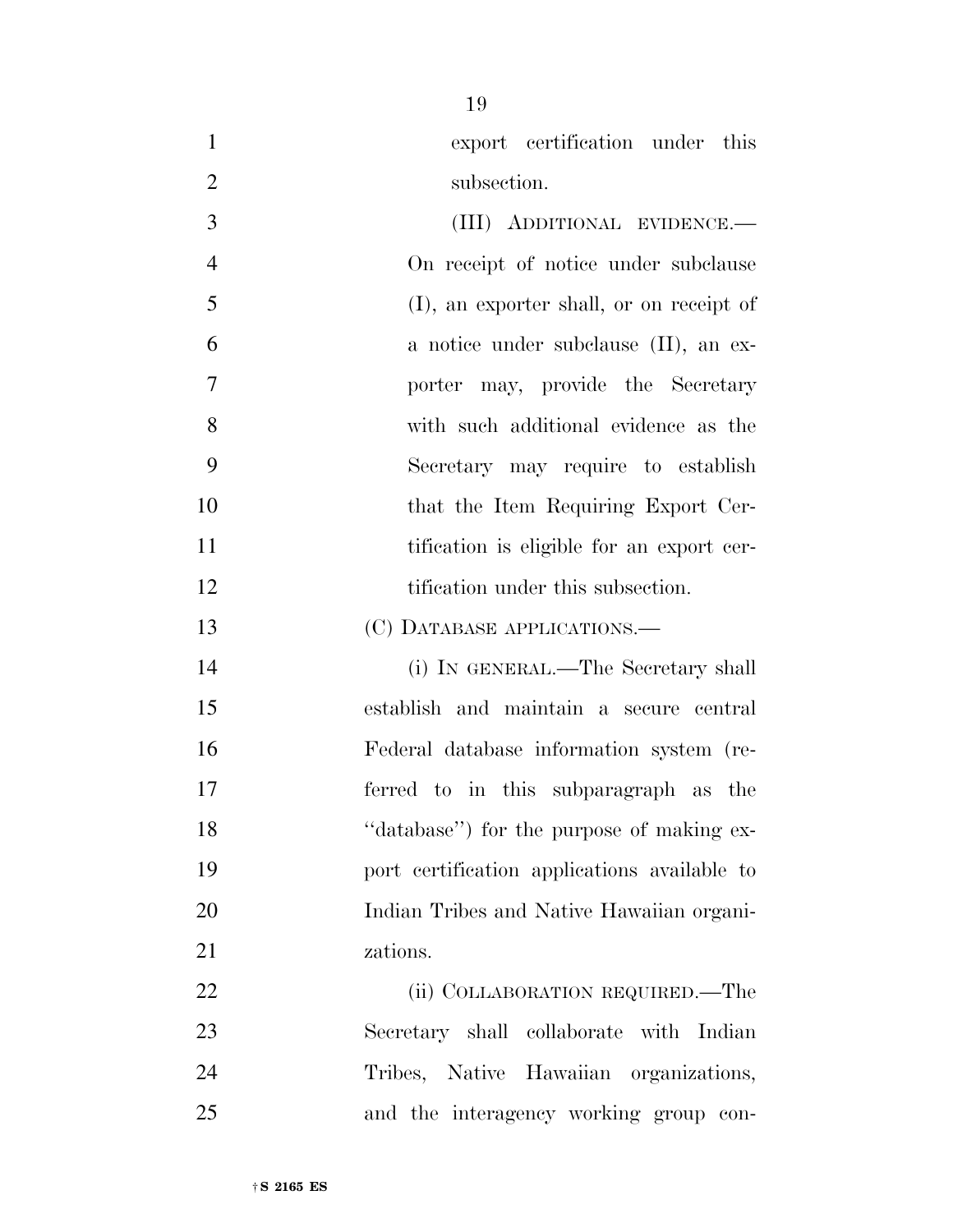| $\mathbf{1}$   | vened under section $7(a)$ in the design and    |
|----------------|-------------------------------------------------|
| $\overline{2}$ | implementation of the database.                 |
| 3              | (iii) AVAILABILITY.—Immediately on              |
| $\overline{4}$ | receipt of an export certification applica-     |
| 5              | tion, the Secretary shall make the export       |
| 6              | certification application available on the      |
| 7              | database.                                       |
| 8              | (iv) DELETION FROM DATABASE.—On                 |
| 9              | request by an Indian Tribe or Native Ha-        |
| 10             | waiian organization, the Secretary shall de-    |
| 11             | lete an export certification application from   |
| 12             | the database.                                   |
| 13             | (v) TECHNICAL ASSISTANCE.—If an                 |
| 14             | Indian Tribe or Native Hawaiian organiza-       |
| 15             | tion lacks sufficient resources to access the   |
| 16             | database or respond to agency communica-        |
| 17             | tions in a timely manner, the Secretary, in     |
| 18             | consultation with Indian Tribes and Native      |
| 19             | Hawaiian organizations, shall provide tech-     |
| 20             | nical assistance to facilitate that access or   |
| 21             | response, as applicable.                        |
| 22             | ISSUANCE OF<br>(D)<br><b>EXPORT</b><br>CERTIFI- |
| 23             | CATION.—On receipt of an export certification   |
| 24             | application for an Item Requiring Export Cer-   |
| 25             | tification that meets the requirements of sub-  |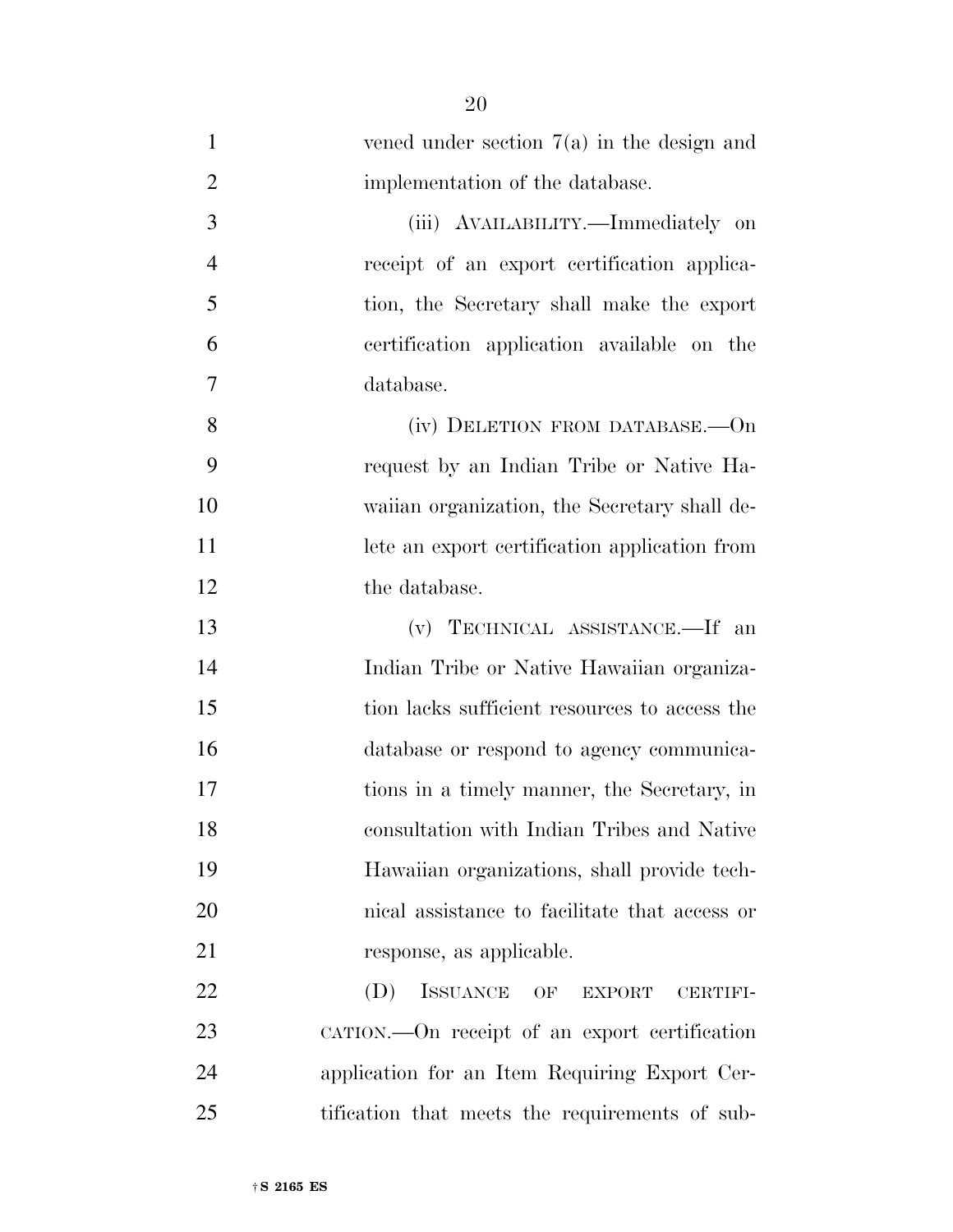| $\mathbf{1}$   | paragraphs $(A)$ and $(B)$ , if the Secretary, in  |
|----------------|----------------------------------------------------|
| $\overline{2}$ | consultation with Indian Tribes and Native Ha-     |
| 3              | waiian organizations with a cultural affiliation   |
| $\overline{4}$ | with the Item Requiring Export Certification,      |
| 5              | determines that the Item Requiring Export Cer-     |
| 6              | tification is eligible for an export certification |
| 7              | under paragraph $(2)$ , the Secretary may issue    |
| 8              | an export certification for the Item Requiring     |
| 9              | Export Certification.                              |
| 10             | (E)<br>REVOCATION OF EXPORT CERTIFI-               |
| 11             | CATION.                                            |
| 12             | (i) IN GENERAL.—If credible evidence               |
| 13             | is provided that indicates that an item that       |
| 14             | received an export certification under sub-        |
| 15             | paragraph $(D)$ is not eligible for an export      |
| 16             | certification under paragraph (2), the Sec-        |
| 17             | retary may immediately revoke the export           |
| 18             | certification.                                     |
| 19             | (ii)<br>DETERMINATION.—In<br>deter-                |
| 20             | mining whether a revocation is warranted           |
| 21             | under clause (i), the Secretary shall con-         |
| 22             | sult with Indian Tribes and Native Hawai-          |
| 23             | ian organizations with a cultural affiliation      |
| 24             | with the affected Item Requiring Export            |
| 25             | Certification.                                     |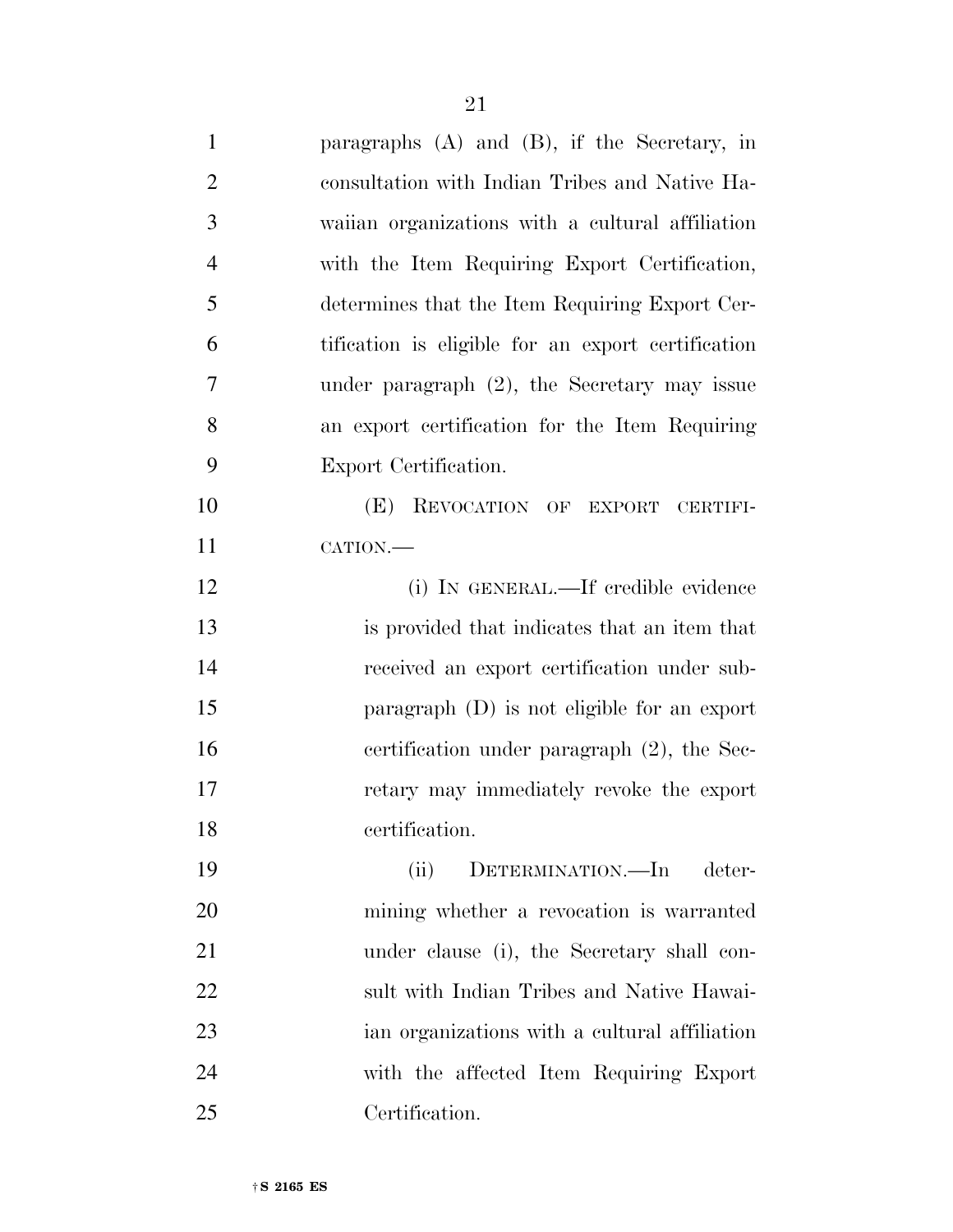| $\mathbf{1}$   | (4) DETENTION, FORFEITURE, REPATRIATION,          |
|----------------|---------------------------------------------------|
| $\overline{2}$ | AND RETURN.                                       |
| 3              | DETENTION AND DELIVERY.-The<br>(A)                |
| 4              | Secretary of Homeland Security, acting through    |
| 5              | the Commissioner of U.S. Customs and Border       |
| 6              | Protection, shall—                                |
| 7              | (i) detain any Item Requiring Export              |
| 8              | Certification that an exporter attempts to        |
| 9              | export or otherwise transport without an          |
| 10             | export certification; and                         |
| 11             | (ii) deliver the Item Requiring Export            |
| 12             | Certification to the Secretary, for seizure       |
| 13             | by the Secretary.                                 |
| 14             | (B) FORFEITURE.—Any Item Requiring                |
| 15             | Export Certification that is detained under sub-  |
| 16             | paragraph $(A)(i)$ shall be subject to forfeiture |
| 17             | to the United States in accordance with chapter   |
| 18             | 46 of title 18, United States Code (including     |
| 19             | section $983(c)$ of that chapter).                |
| <b>20</b>      | (C) REPATRIATION OR RETURN TO EX-                 |
| 21             | PORTER.                                           |
| 22             | (i) IN GENERAL.—Not later than $60$               |
| 23             | days after the date of delivery to the Sec-       |
| 24             | retary of an Item Requiring Export Cer-           |
| 25             | tification under subparagraph $(A)(ii)$ , the     |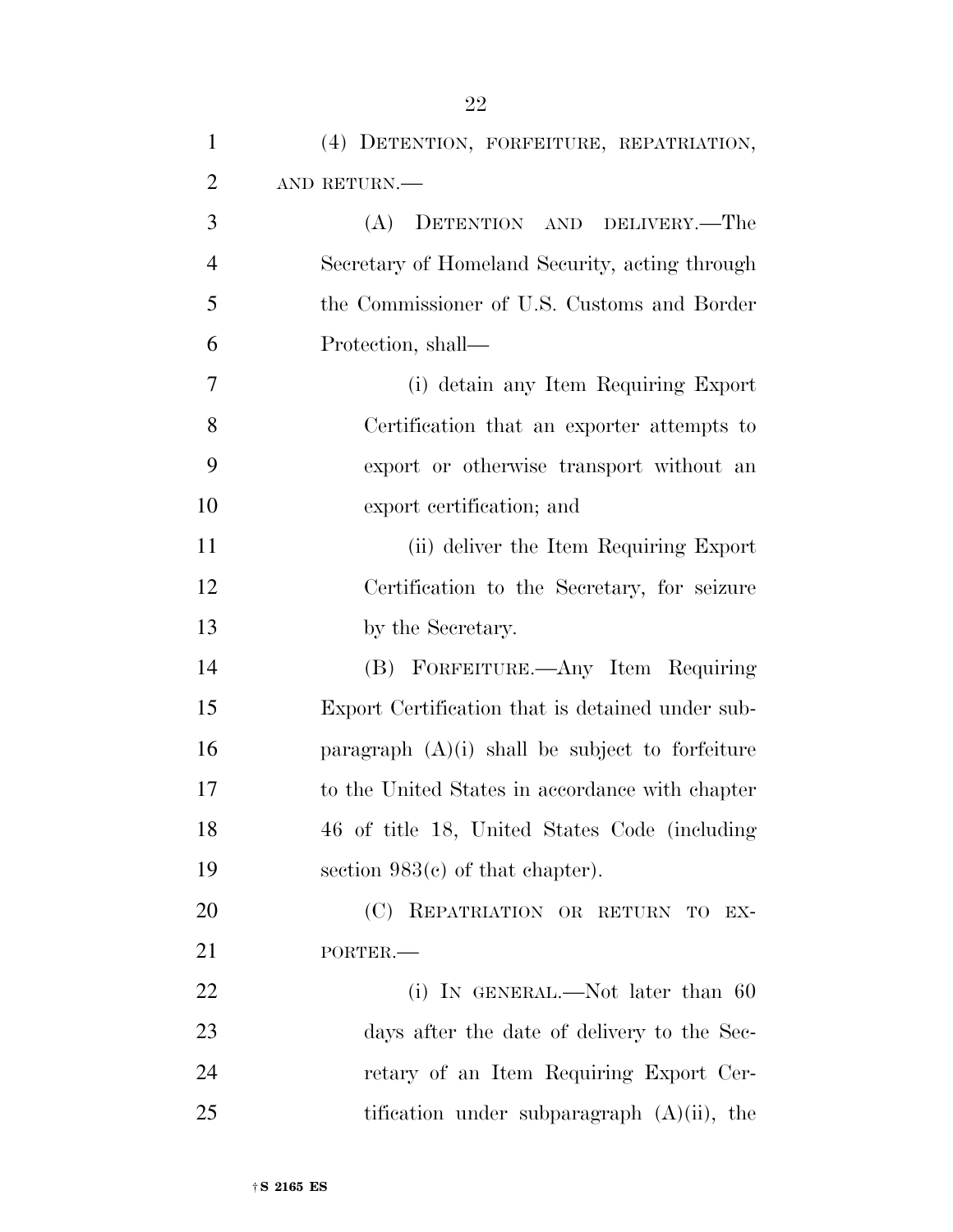| $\mathbf{1}$   | Secretary shall determine whether the Item   |
|----------------|----------------------------------------------|
| $\overline{2}$ | Requiring Export Certification is an Item    |
| 3              | Prohibited from Exportation.                 |
| $\overline{4}$ | (ii) REPATRIATION.—If an Item Re-            |
| 5              | quiring Export Certification is determined   |
| 6              | by the Secretary to be an Item Prohibited    |
| 7              | from Exportation and is forfeited under      |
| 8              | subparagraph (B), the item shall be expe-    |
| 9              | ditiously repatriated to the appropriate In- |
| 10             | dian Tribe or Native Hawaiian organiza-      |
| 11             | tion in accordance with, as applicable—      |
| 12             | (I) the Native American Graves               |
| 13             | Protection and Repatriation Act (25          |
| 14             | U.S.C. 3001 et seq.) (including sec-         |
| 15             | tion 1170 of title 18, United States         |
| 16             | Code, as added by that Act); or              |
| 17             | (II) the Archaeological Resources            |
| 18             | Protection Act of 1979 (16 U.S.C.            |
| 19             | $470$ aa et seq.).                           |
| 20             | (iii) RETURN TO EXPORTER.—                   |
| 21             | (I) IN GENERAL.—If the Sec-                  |
| 22             | retary determines that credible evi-         |
| 23             | dence does not establish that the Item       |
| 24             | Requiring Export Certification is an         |
| 25             | Item Prohibited from Exportation, or         |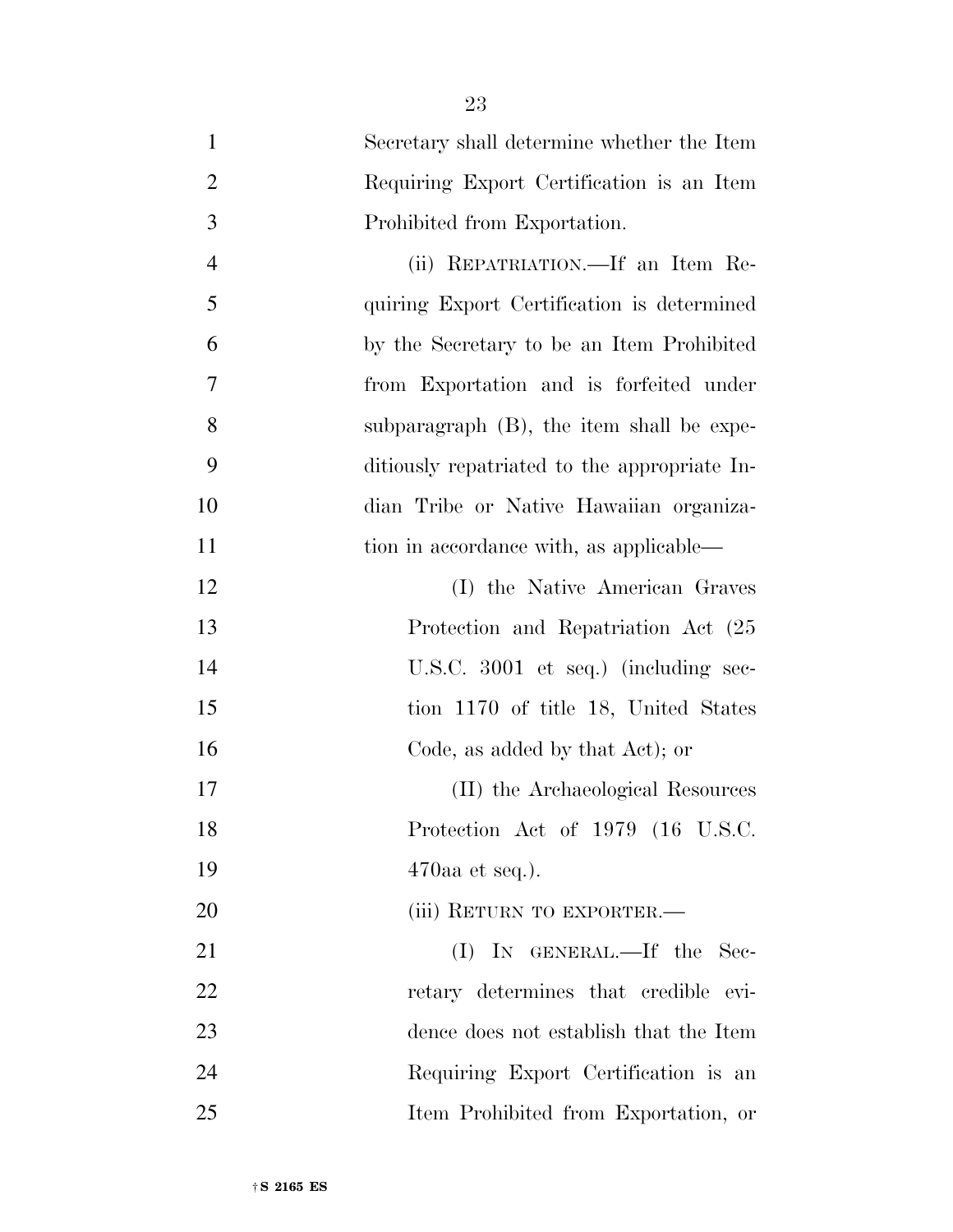| $\mathbf{1}$   | if the Secretary does not complete the       |
|----------------|----------------------------------------------|
| $\overline{2}$ | determination by the deadline de-            |
| 3              | scribed in clause (i), the Secretary         |
| $\overline{4}$ | shall return the Item Requiring Ex-          |
| 5              | port Certification to the exporter.          |
| 6              | (II) EFFECT.—The return of an                |
| 7              | Item Requiring Export Certification          |
| 8              | to an exporter under subclause (I)           |
| 9              | shall not mean that the Item Requir-         |
| 10             | ing Export Certification is eligible for     |
| 11             | an export certification under this sub-      |
| 12             | section.                                     |
| 13             | $(5)$ PENALTIES.—                            |
| 14             | (A) ITEMS REQUIRING EXPORT CERTIFI-          |
| 15             | CATION.-                                     |
| 16             | (i) IN GENERAL.—It shall be unlawful         |
| 17             | for any person to export, attempt to ex-     |
| 18             | port, or otherwise transport from the        |
| 19             | United States any Item Requiring Export      |
| 20             | Certification without first obtaining an ex- |
| 21             | port certification.                          |
| 22             | (ii) PENALTIES.—Except as provided           |
| 23             | in subparagraph (D), any person who vio-     |
| 24             | lates clause (i) shall be—                   |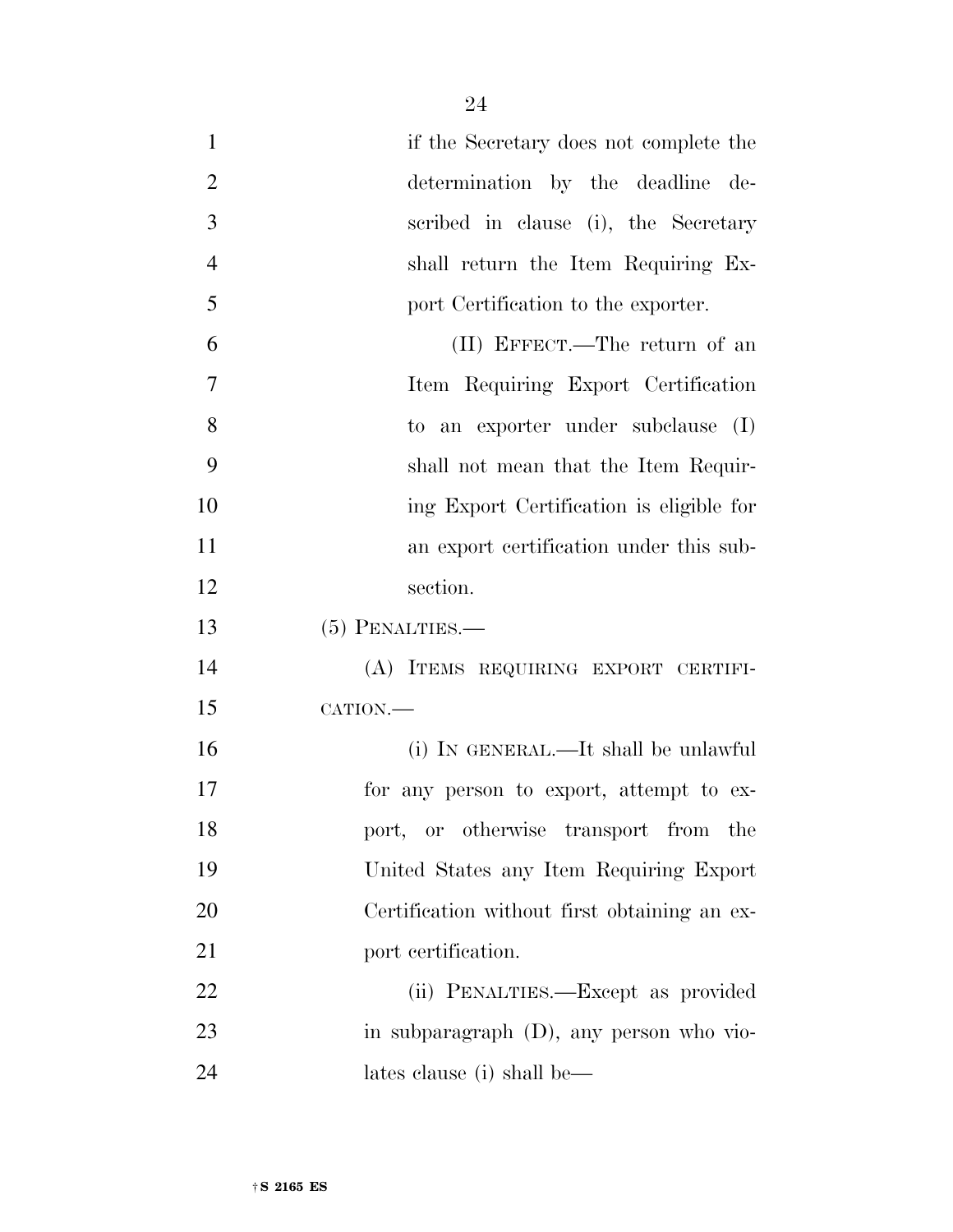| $\mathbf{1}$   | (I) assessed a civil penalty in ac-                |
|----------------|----------------------------------------------------|
| $\overline{2}$ | cordance with such regulations as the              |
| 3              | Secretary promulgates pursuant to                  |
| $\overline{4}$ | section 10; and                                    |
| 5              | (II) subject to any other applica-                 |
| 6              | ble penalties under this Act.                      |
| 7              | (B)<br>ITEMS PROHIBITED FROM<br>EXPOR-             |
| 8              | TATION.—Whoever exports an Item Prohibited         |
| 9              | from Exportation without first securing an ex-     |
| 10             | port certification shall be liable for a civil     |
| 11             | money penalty, the amount of which shall equal     |
| 12             | the total cost of storing and repatriating the     |
| 13             | Item Prohibited from Exportation.                  |
| 14             | (C)<br>USE OF FINES COLLECTED.—Any                 |
| 15             | amounts collected by the Secretary as a civil      |
| 16             | penalty under subparagraph $(A)(ii)(I)$ or $(B)$ — |
| 17             | (i) may be used by the Secretary—                  |
| 18             | (I) for fines collected under sub-                 |
| 19             | paragraph $(A)(ii)(I)$ , to process export         |
| 20             | certification applications under this              |
| 21             | subsection; and                                    |
| 22             | (II) for fines collected under sub-                |
| 23             | paragraph $(B)$ , to store and repatriate          |
| 24             | the Item Prohibited from Exportation;              |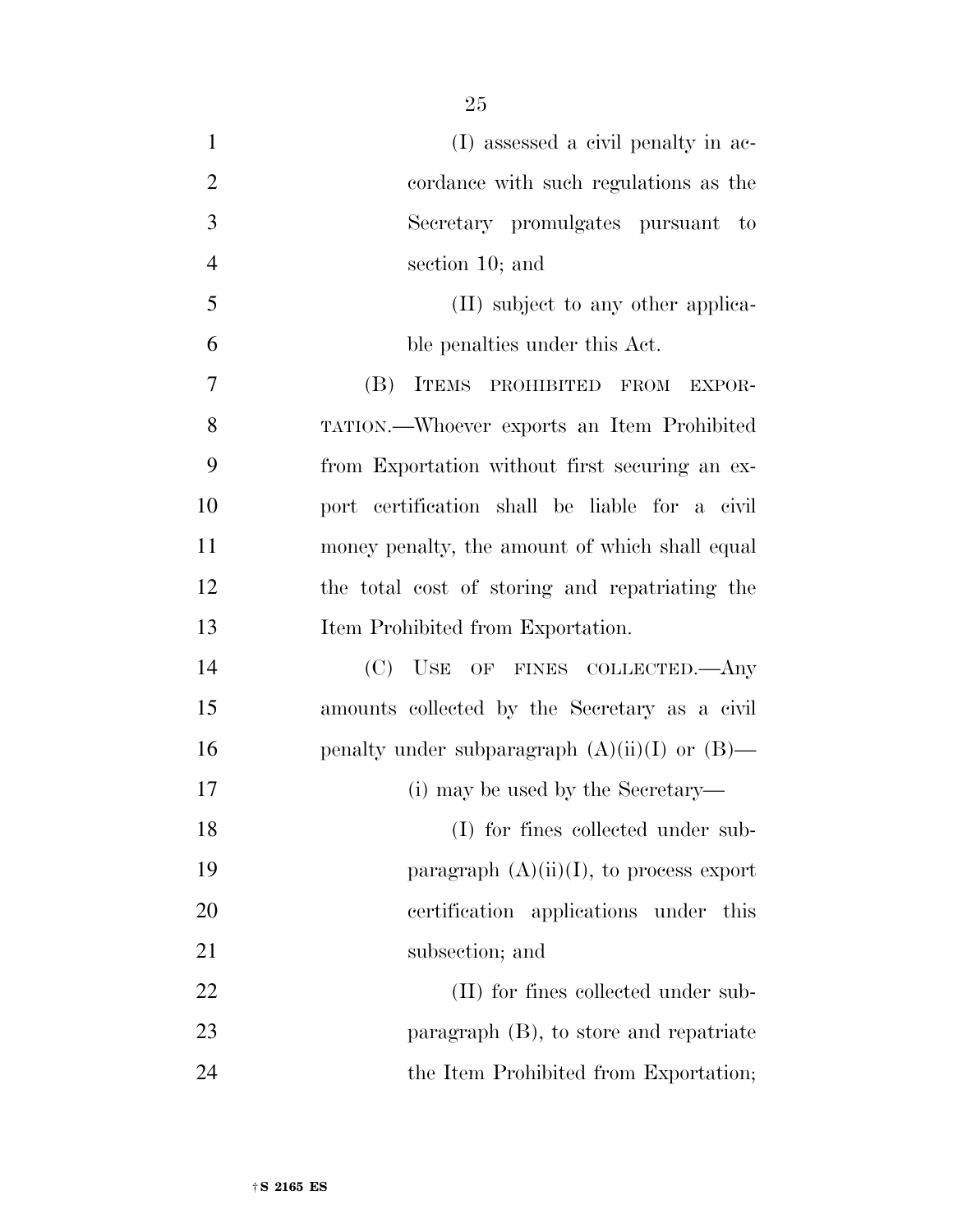(ii) shall supplement (and not sup- plant) any appropriations to the Secretary to carry out this subsection; and (iii) shall not be covered into the Treasury as miscellaneous receipts. (D) VOLUNTARY RETURN.— (i) IN GENERAL.—Any person who at- tempts to export or otherwise transport from the United States an Item Requiring Export Certification without first obtaining an export certification, but voluntarily re- turns the Item Requiring Export Certifi- cation, or directs the Item Requiring Ex- port Certification to be returned, to the ap- propriate Indian Tribe or Native Hawaiian organization in accordance with section 6 prior to the commencement of an active Federal investigation shall not be pros- ecuted for a violation of subparagraph (A) with respect to the Item Requiring Export Certification. (ii) ACTIONS NOT COMMENCING A

 FEDERAL INVESTIGATION.—For purposes of clause (i), the following actions shall not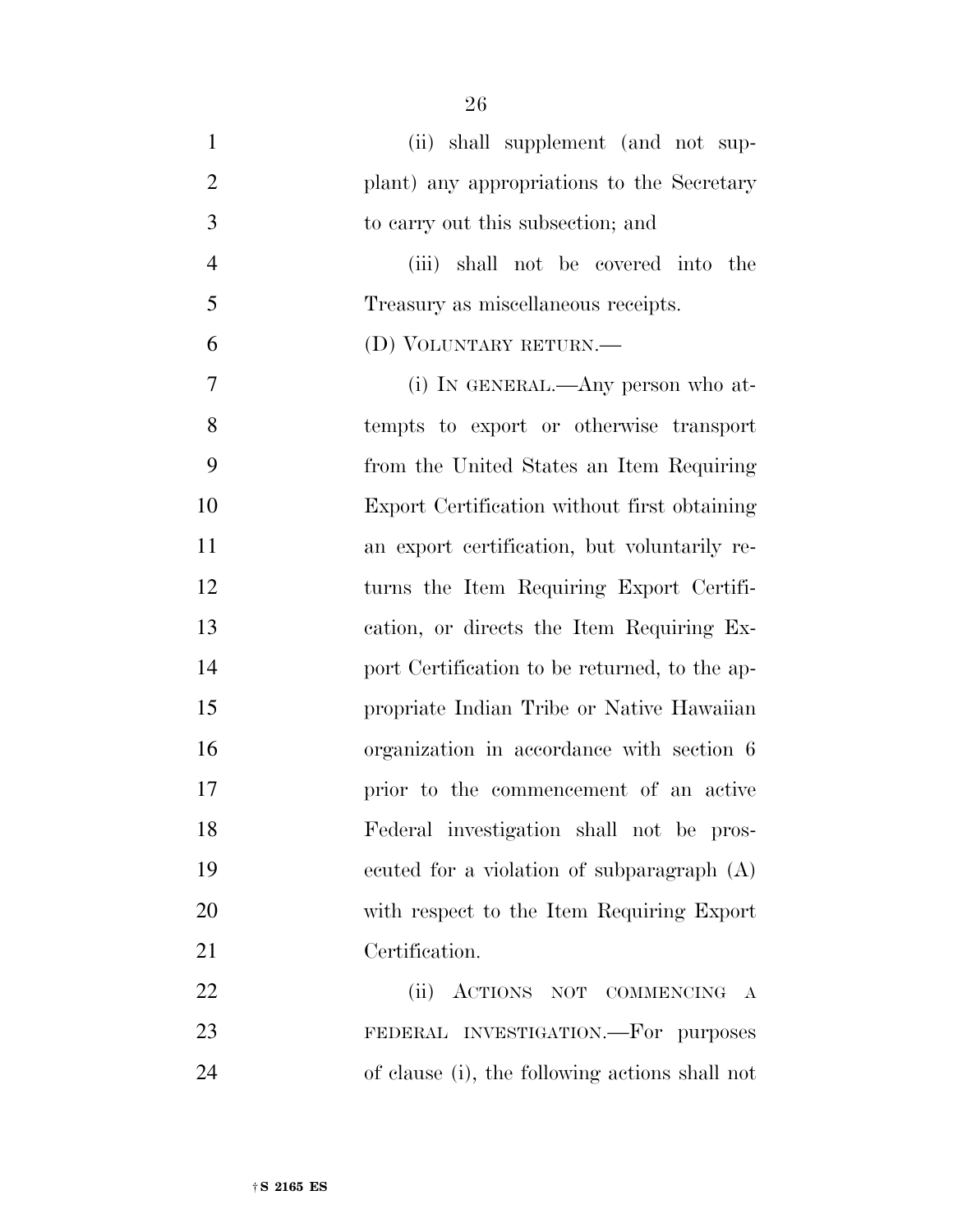| $\mathbf{1}$   | be considered to be actions that commence |
|----------------|-------------------------------------------|
| $\overline{2}$ | an active Federal investigation:          |
| 3              | (I) The submission by the ex-             |
| $\overline{4}$ | porter of an export certification appli-  |
| $\mathfrak{S}$ | cation for the Item Requiring Export      |
| 6              | Certification under paragraph             |
| $\tau$         | (3)(A)(i).                                |
| 8              | (II) The detention of the Item            |
| 9              | Requiring Export Certification by the     |
| 10             | Secretary of Homeland Security, act-      |
| 11             | ing through the Commissioner of U.S.      |
| 12             | and Border Protection,<br>Customs         |
| 13             | under paragraph $(4)(A)(i)$ .             |
| 14             | (III) The delivery to the Sec-            |
| 15             | retary of the Item Requiring Export       |
| 16             | Certification by the Secretary of         |
| 17             | Homeland Security, acting through         |
| 18             | the Commissioner of U.S. Customs          |
| 19             | and Border Protection, under para-        |
| 20             | graph $(4)(A)(ii)$ .                      |
| 21             | (IV) The seizure by the Secretary         |
| 22             | of the Item Requiring Export Certifi-     |
| 23             | cation under paragraph $(4)(A)(ii)$ .     |
| 24             | $(6)$ Fees.—                              |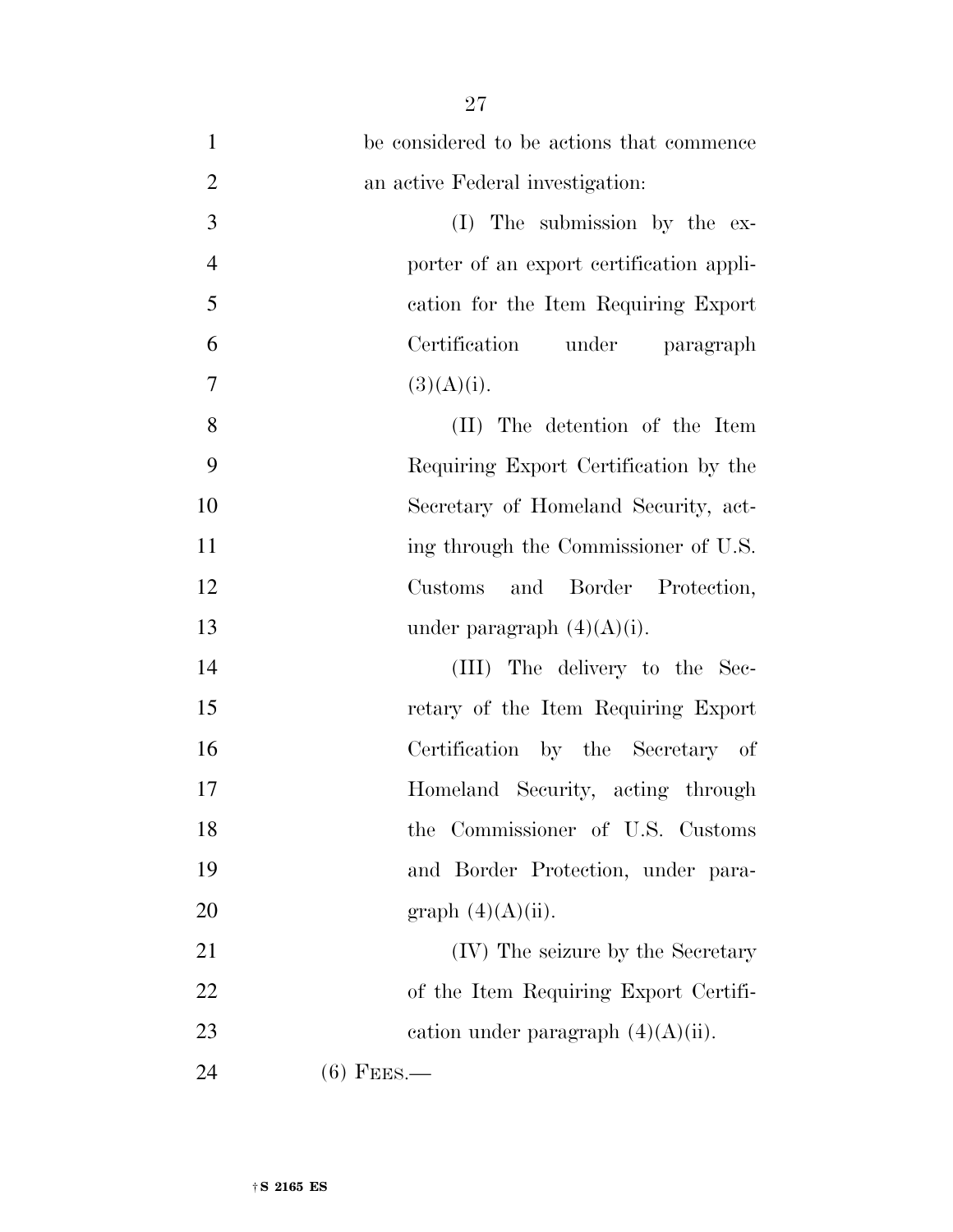(A) IN GENERAL.—The Secretary may col- lect reasonable fees to process export certifi- cation applications under this subsection. (B) AVAILABILITY OF AMOUNTS COL- LECTED.—Any amounts collected by the Sec- retary under subparagraph (A)— (i) shall supplement (and not sup- plant) any appropriations to the Secretary for the activities described in subparagraph 10  $(A)$ ; and (ii) shall not be covered into the Treasury as miscellaneous receipts. (7) ADMINISTRATIVE APPEAL.—If the Secretary denies an export certification or an Item Requiring Export Certification is detained under this sub- section, the exporter, on request, shall be given a hearing on the record in accordance with such rules and regulations as the Secretary promulgates pursu- ant to section 10. (8) TRAINING.— 21 (A) IN GENERAL.—The Secretary, the Sec- retary of State, the Attorney General, and the heads of all other relevant Federal agencies shall require all appropriate personnel to par-

ticipate in training regarding applicable laws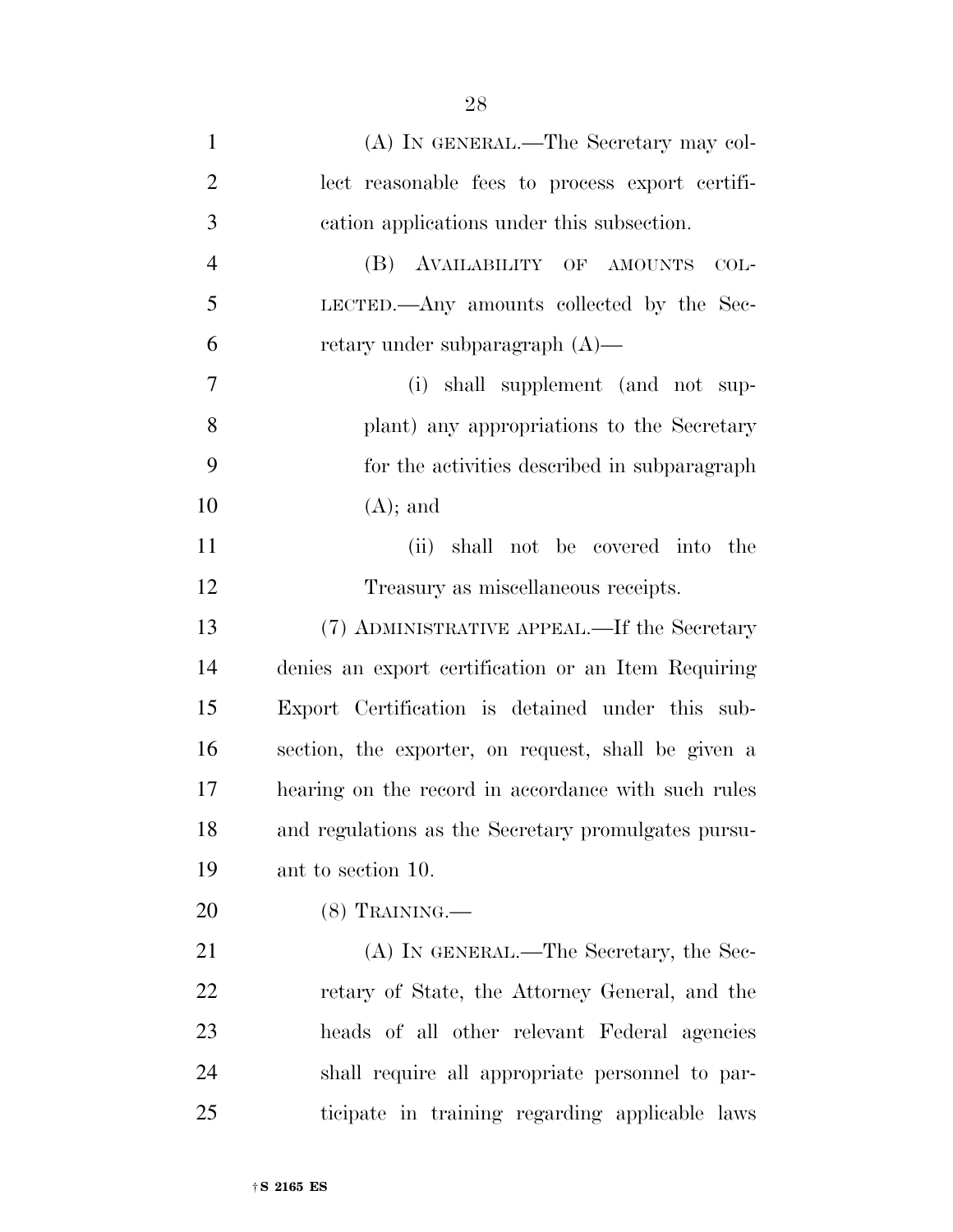and consultations to facilitate positive govern- ment-to-government interactions with Indian Tribes and Native Hawaiian Organizations.

 (B) U.S. CUSTOMS AND BORDER PROTEC- TION TRAINING.—The Secretary of Homeland Security, acting through the Commissioner of U.S. Customs and Border Protection, shall re- quire all appropriate personnel of U.S. Customs and Border Protection to participate in training provided by the Secretary of the Interior or an Indian Tribe or Native Hawaiian organization to assist the personnel in identifying, handling, and documenting in a culturally sensitive man- ner Items Requiring Export Certification for purposes of this Act.

 (C) CONSULTATION.—In developing or modifying and delivering trainings under sub- paragraphs (A) and (B), the applicable heads of Federal agencies shall consult with Indian Tribes and Native Hawaiian organizations.

 (c) AGREEMENTS TO REQUEST RETURN FROM FOR- EIGN COUNTRIES.—The President may request from for- eign nations agreements that specify concrete measures that the foreign nation will carry out—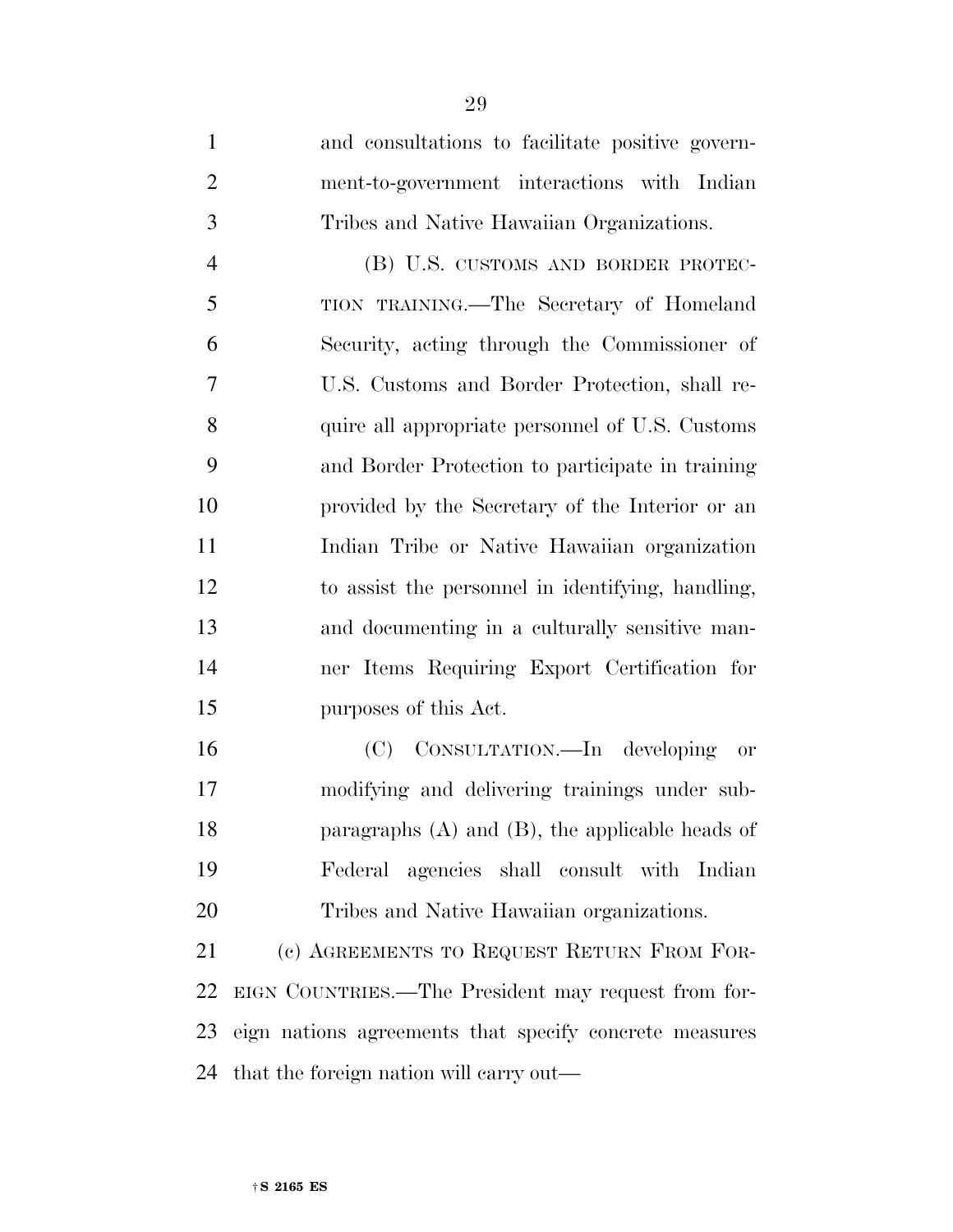| $\mathbf{1}$   | (1) to discourage commerce in, and collection                   |
|----------------|-----------------------------------------------------------------|
| $\overline{2}$ | of, Items Prohibited from Exportation;                          |
| 3              | $(2)$ to encourage the voluntary return of tan-                 |
| $\overline{4}$ | gible cultural heritage; and                                    |
| 5              | $(3)$ to expand the market for the products of                  |
| 6              | Indian art and craftsmanship in accordance with                 |
| 7              | section 2 of the Act of August 27, 1935 (49 Stat.               |
| 8              | 891, chapter 748; 25 U.S.C. 305a) (commonly                     |
| 9              | known as the "Indian Arts and Crafts Act").                     |
| 10             | SEC. 6. VOLUNTARY RETURN OF TANGIBLE CULTURAL                   |
| 11             | HERITAGE.                                                       |
| 12             | (a) LIAISON.—The Secretary and the Secretary of                 |
| 13             | State shall each designate a liaison to facilitate the vol-     |
| 14             | untary return of tangible cultural heritage.                    |
| 15             | (b) TRAININGS AND WORKSHOPS.—The liaisons des-                  |
| 16             | ignated under subsection (a) shall offer to representatives     |
| 17             | of Indian Tribes and Native Hawaiian organizations and          |
|                | 18 collectors, dealers, and other individuals and organizations |
| 19             |                                                                 |
|                | trainings and workshops regarding the voluntary return          |
| 20             | of tangible cultural heritage.                                  |
| 21             | (c) REFERRALS.—                                                 |
| 22             | (1) IN GENERAL.—The Secretary shall refer in-                   |

 Tribes and Native Hawaiian organizations with a cultural affiliation to tangible cultural heritage for

†**S 2165 ES**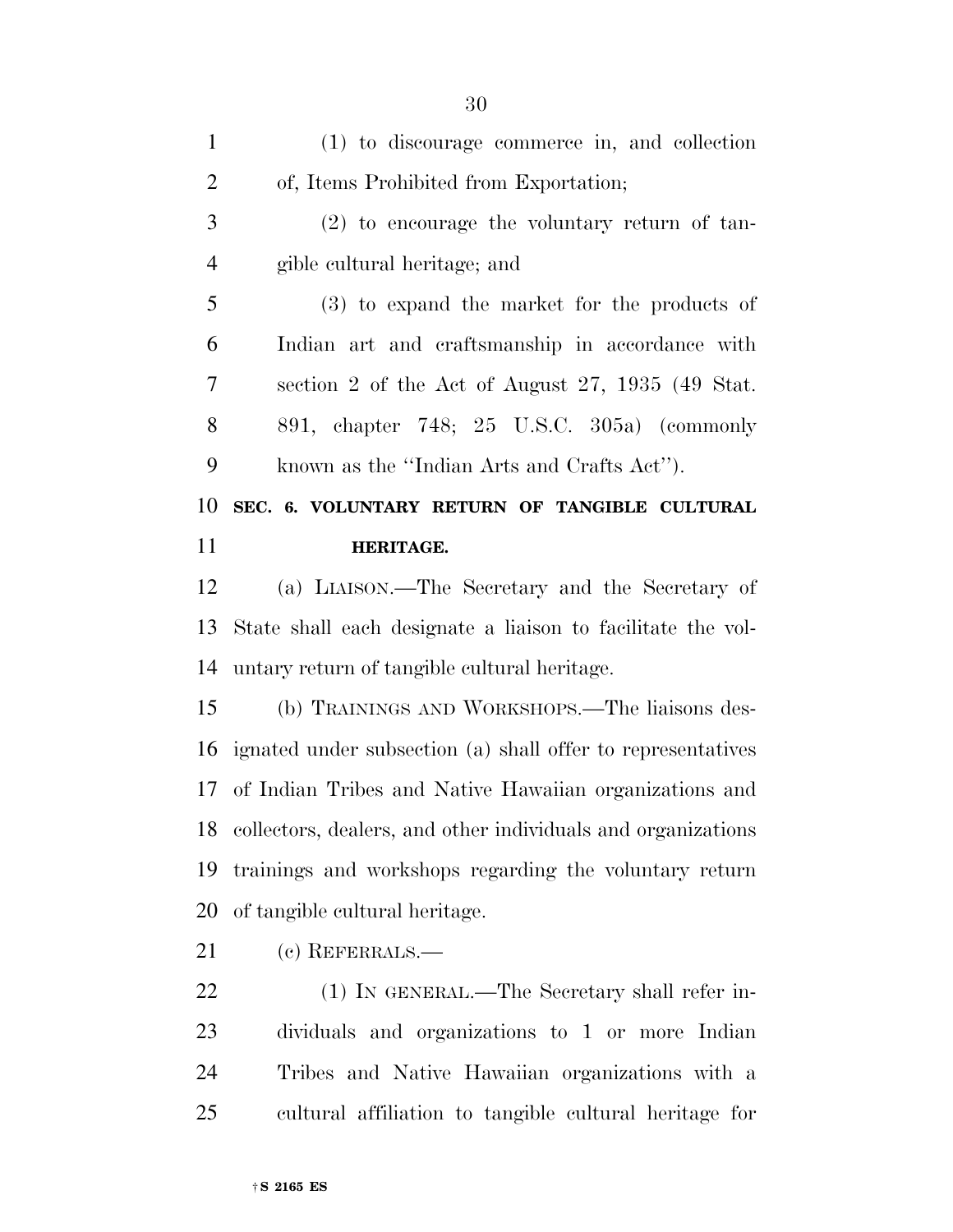| $\mathbf{1}$   | the purpose of facilitating the voluntary return of        |
|----------------|------------------------------------------------------------|
| $\overline{2}$ | tangible cultural heritage.                                |
| $\mathfrak{Z}$ | (2) REFERRAL REPRESENTATIVES.—The Sec-                     |
| $\overline{4}$ | retary shall compile a list of representatives from        |
| 5              | each Indian Tribe and Native Hawaiian organization         |
| 6              | for purposes of referral under paragraph (1).              |
| 7              | (3) CONSULTATION.—The Secretary shall con-                 |
| 8              | sult with Indian Tribes, Native Hawaiian organiza-         |
| 9              | tions, and the Native working group convened under         |
| 10             | section 8(a) before making a referral under para-          |
| 11             | $graph(1)$ .                                               |
| 12             | (4) THIRD-PARTY EXPERTS.—The Secretary                     |
| 13             | may use third parties with relevant expertise, includ-     |
| 14             | ing institutions of higher education, museums, deal-       |
| 15             | ers, and collector organizations, in determining to        |
| 16             | which Indian Tribe or Native Hawaiian organization         |
| 17             | an individual or organization should be referred           |
| 18             | under paragraph $(1)$ .                                    |
| 19             | (d) LEGAL LIABILITY.—Nothing in this section im-           |
| 20             | poses on any individual or entity any additional penalties |
| 21             | or legal liability.                                        |

 (e) TAX DOCUMENTATION.—In facilitating the vol- untary return of tangible cultural heritage under this sec- tion, the Secretary shall include provision of tax docu-mentation for a deductible gift to an Indian Tribe or Na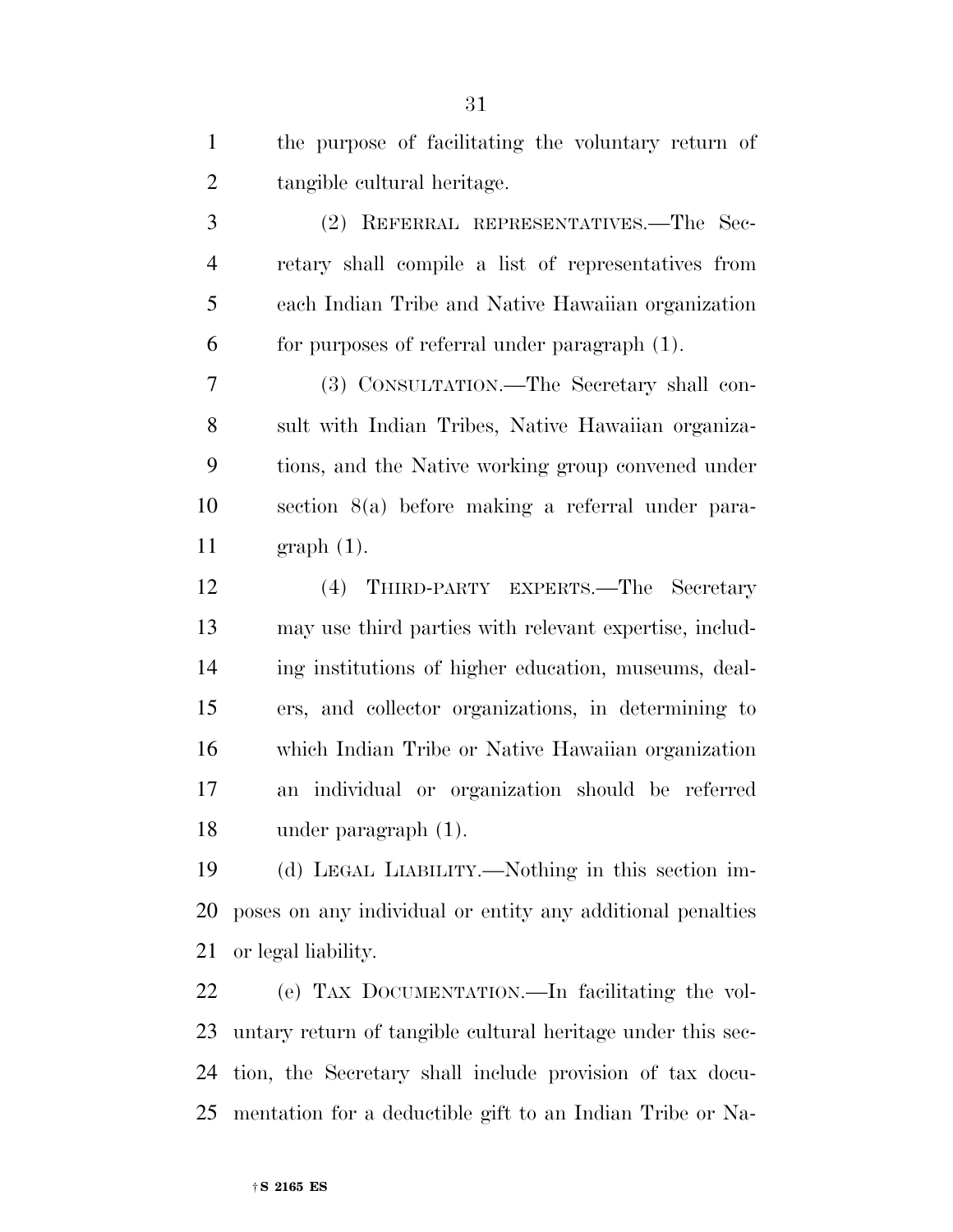tive Hawaiian organization, if the recipient Indian Tribe or Native Hawaiian organization consents to the provision of tax documentation.

 (f) REPATRIATION UNDER NATIVE AMERICAN GRAVES PROTECTION AND REPATRIATION ACT.—The vol- untary return provisions of this section shall apply to a specific item of tangible cultural heritage only to the ex- tent that the repatriation provisions under section 7 of the Native American Graves Protection and Repatriation Act (25 U.S.C. 3005) do not apply to the item of tangible cul-tural heritage.

#### **SEC. 7. INTERAGENCY WORKING GROUP.**

 (a) IN GENERAL.—The Secretary shall designate a coordinating office to convene an interagency working group consisting of representatives from the Departments of the Interior, Justice, State, and Homeland Security.

 (b) GOALS.—The goals of the interagency working group convened under subsection (a) are—

 (1) to facilitate the repatriation to Indian Tribes and Native Hawaiian organizations of items 21 that have been illegally removed or trafficked in vio-lation of applicable law;

 (2) to protect tangible cultural heritage, cul-tural items, and archaeological resources still in the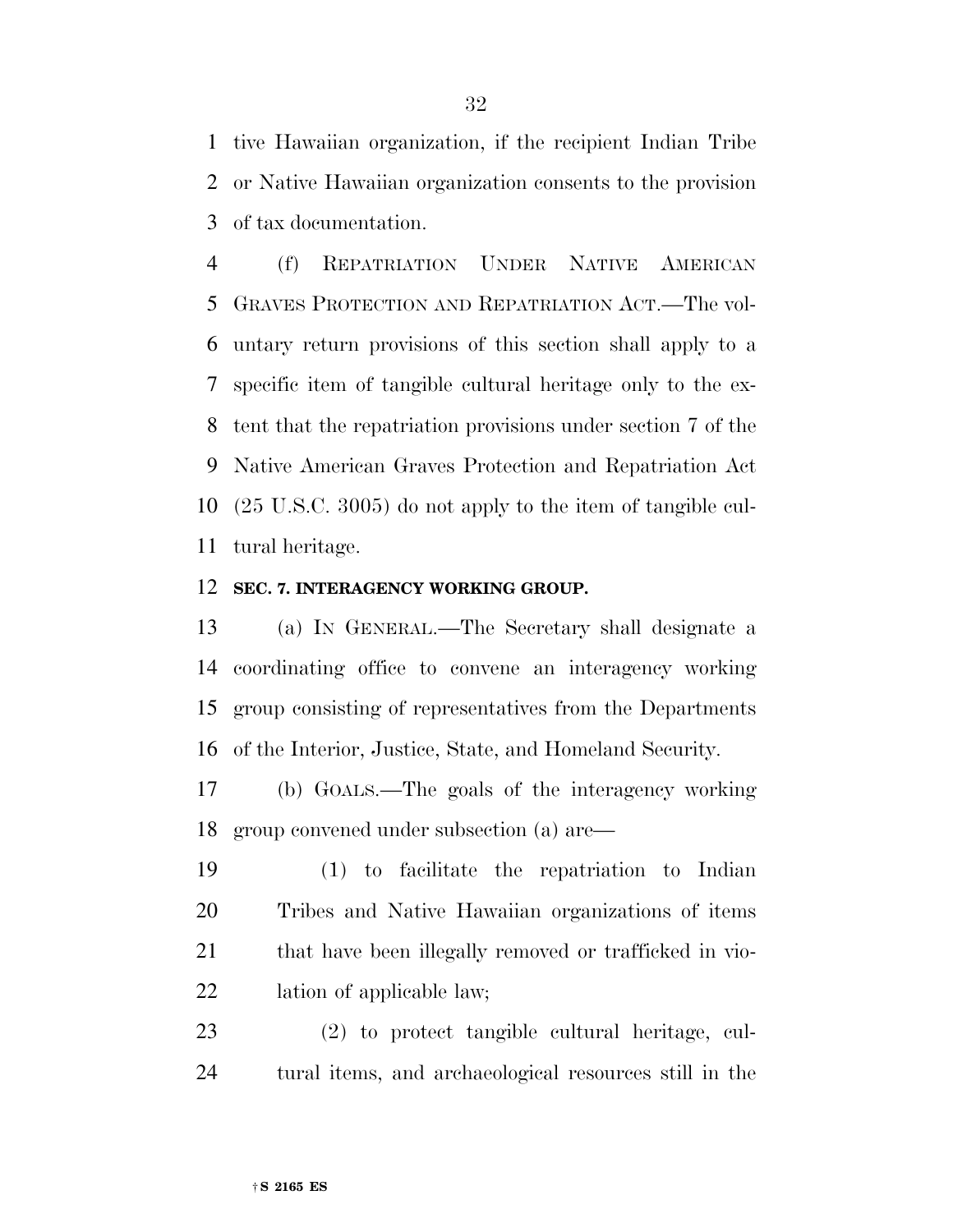| $\mathbf{1}$   | possession of Indian Tribes and Native Hawaiian or- |
|----------------|-----------------------------------------------------|
| $\overline{2}$ | ganizations; and                                    |
| 3              | $(3)$ to improve the implementation by the appli-   |
| $\overline{4}$ | cable Federal agencies of—                          |
| 5              | (A) the Native American Graves Protection           |
| 6              | and Repatriation Act (25 U.S.C. 3001 et seq.)       |
| 7              | (including section 1170 of title 18, United         |
| 8              | States Code, as added by that Act);                 |
| 9              | (B) the Archaeological Resources Protec-            |
| 10             | tion Act of 1979 (16 U.S.C. 470aa et seq.); and     |
| 11             | (C) other relevant Federal laws.                    |
| 12             | (c) RESPONSIBILITIES.—The interagency working       |
| 13             | group convened under subsection (a) shall—          |
|                |                                                     |
| 14             | $(1)$ aid in implementation of this Act and the     |
| 15             | amendments made by this Act, including by aiding    |
| 16             | $in-$                                               |
| 17             | (A) the voluntary return of tangible cul-           |
| 18             | tural heritage under section 6; and                 |
| 19             | (B) halting international sales of items            |
| 20             | that are prohibited from being trafficked under     |
| 21             | Federal law; and                                    |
| 22             | $(2)$ collaborate with—                             |
| 23             | (A) the Native working group convened               |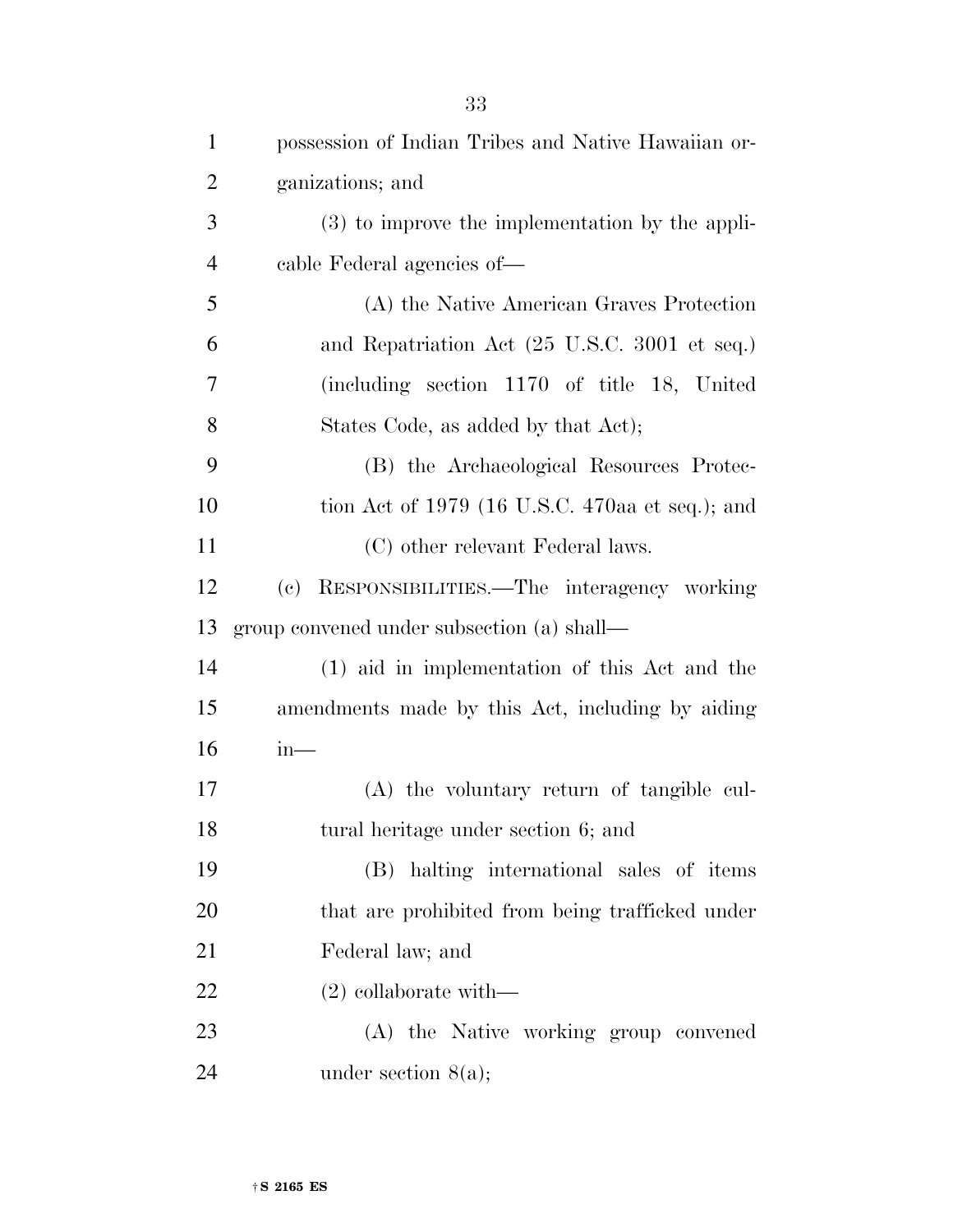(B) the review committee established under section 8(a) of the Native American Graves Protection and Repatriation Act (25 U.S.C. 4  $3006(a)$ ; (C) the Cultural Heritage Coordinating Committee established pursuant to section 2 of the Protect and Preserve International Cultural Property Act (Public Law 114–151; 19 U.S.C. 2601 note); and (D) any other relevant committees and working groups. **SEC. 8. NATIVE WORKING GROUP.**  (a) IN GENERAL.—The Secretary shall convene a Na-

 tive working group consisting of not fewer than 12 rep- resentatives of Indian Tribes and Native Hawaiian organi- zations with relevant expertise, who shall be nominated by Indian Tribes and Native Hawaiian organizations, to ad- vise the Federal Government in accordance with this sec-tion.

 (b) RECOMMENDATIONS.—The Native working group convened under subsection (a) may provide recommenda-tions regarding—

 (1) the voluntary return of tangible cultural heritage by collectors, dealers, and other individuals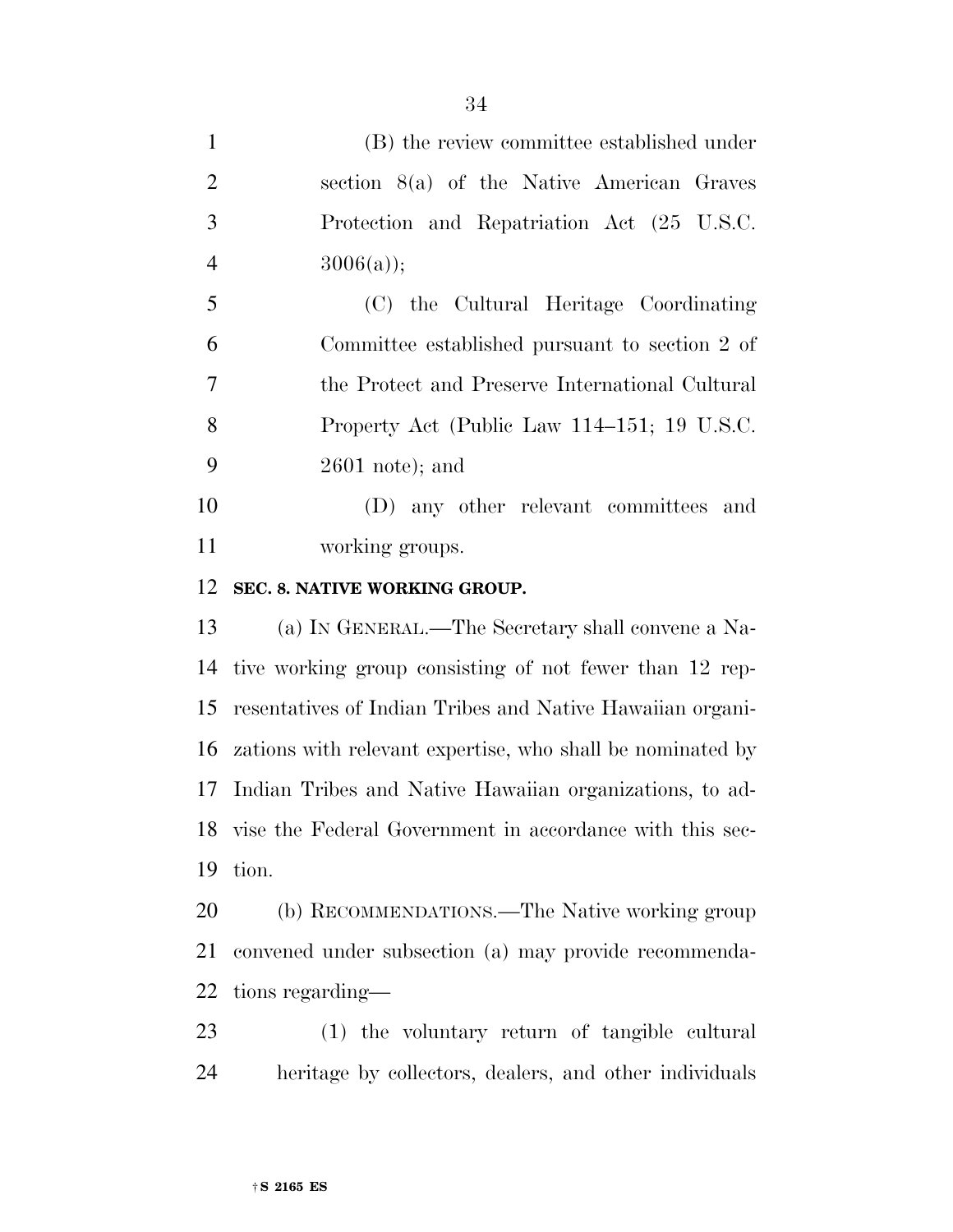| $\mathbf{1}$   | and non-Federal organizations that hold such tan-         |
|----------------|-----------------------------------------------------------|
| $\overline{2}$ | gible cultural heritage; and                              |
| 3              | (2) the elimination of illegal commerce of cul-           |
| $\overline{4}$ | tural items and archaeological resources in the           |
| 5              | United States and foreign markets.                        |
| 6              | (c) REQUESTS.—The Native working group convened           |
| 7              | under subsection (a) may make formal requests to initiate |
| 8              | certain agency actions, including requests that—          |
| 9              | (1) the Department of Justice initiate judicial           |
| 10             | proceedings domestically or abroad to aid in the re-      |
| 11             | patriation cultural items and archaeological re-          |
| 12             | sources; and                                              |
| 13             | (2) the Department of State initiate dialogue             |
| 14             | through diplomatic channels to aid in that repatri-       |
| 15             | ation.                                                    |
| 16             | (d) AGENCY AND COMMITTEE ASSISTANCE.—                     |
| 17             | $(1)$ In GENERAL.—On request by the Native                |
| 18             | working group convened under subsection (a), the          |
| 19             | agencies and committees described in paragraph (2)        |
| 20             | shall make efforts to provide information and assist-     |
| 21             | ance to the Native working group.                         |
| 22             | (2) DESCRIPTION OF AGENCIES AND COMMIT-                   |
| 23             | TEES.—The agencies and committees referred to in          |
| 24             | paragraph $(1)$ are the following:                        |
| 25             | (A) The Department of the Interior.                       |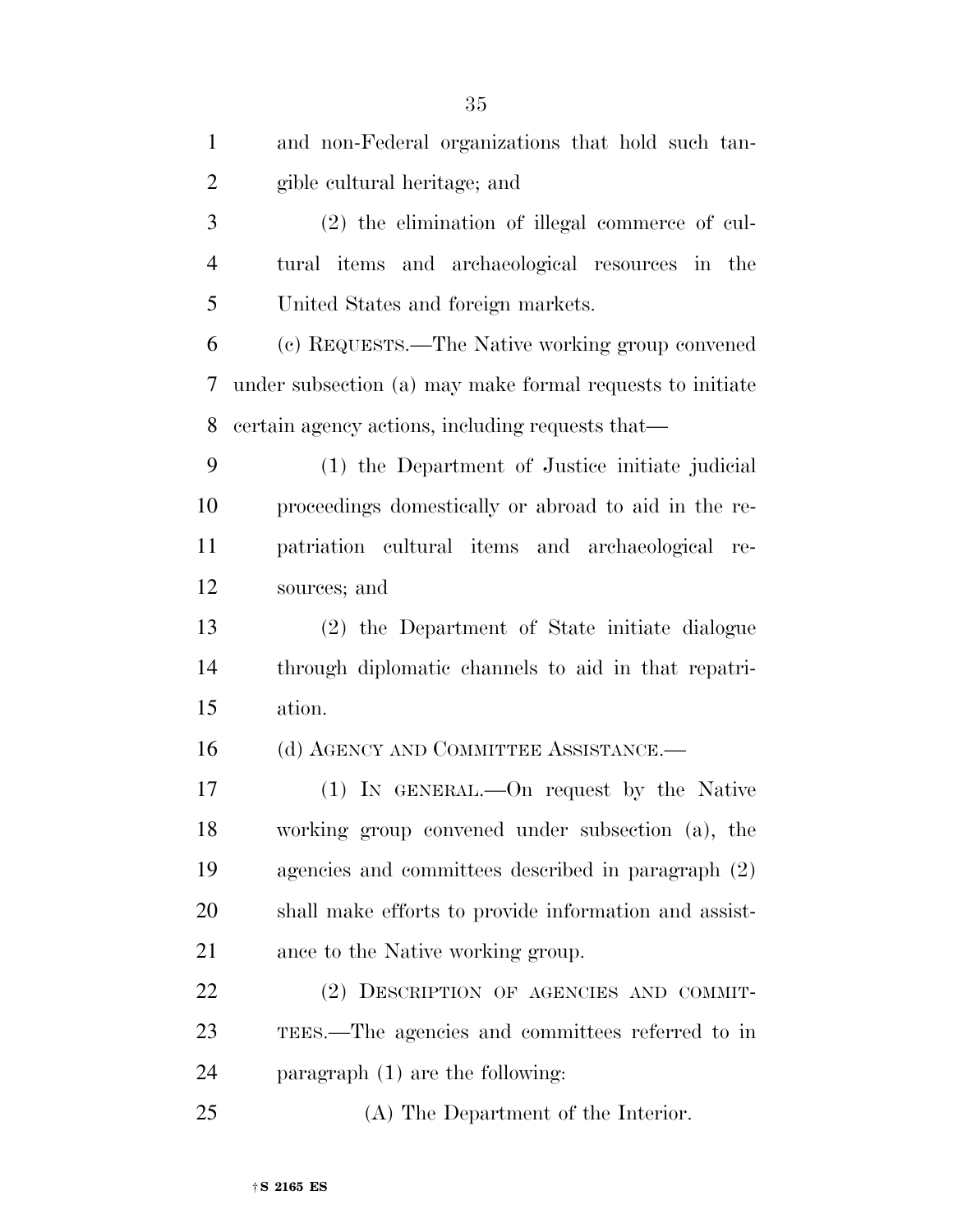| $\mathbf{1}$   | (B) The Department of Justice.                              |
|----------------|-------------------------------------------------------------|
| $\overline{2}$ | (C) The Department of Homeland Secu-                        |
| 3              | rity.                                                       |
| $\overline{4}$ | (D) The Department of State.                                |
| 5              | The review committee established<br>(E)                     |
| 6              | under section $8(a)$ of the Native American                 |
| 7              | Graves Protection and Repatriation Act (25                  |
| 8              | U.S.C. $3006(a)$ ).                                         |
| 9              | (F) The Cultural Heritage Coordinating                      |
| 10             | Committee established pursuant to section 2 of              |
| 11             | the Protect and Preserve International Cultural             |
| 12             | Property Act (Public Law 114–151; 19 U.S.C.                 |
| 13             | $2601$ note).                                               |
| 14             | (G) Any other relevant Federal agency,                      |
| 15             | committee, or working group.                                |
| 16             | (e) APPLICABILITY OF FEDERAL ADVISORY COM-                  |
| 17             | MITTEE ACT.—The Federal Advisory Committee Act (5           |
| 18             | U.S.C. App.) shall not apply to the Native working group    |
| 19             | convened under subsection (a).                              |
| 20             | SEC. 9. TREATMENT UNDER FREEDOM OF INFORMATION              |
| 21             | ACT.                                                        |
| 22             | (a) IN GENERAL.—Except as provided in subsection            |
| 23             | (c), the following information shall be exempt from disclo- |
| 24             | sure under section 552 of title 5, United States Code:      |
|                |                                                             |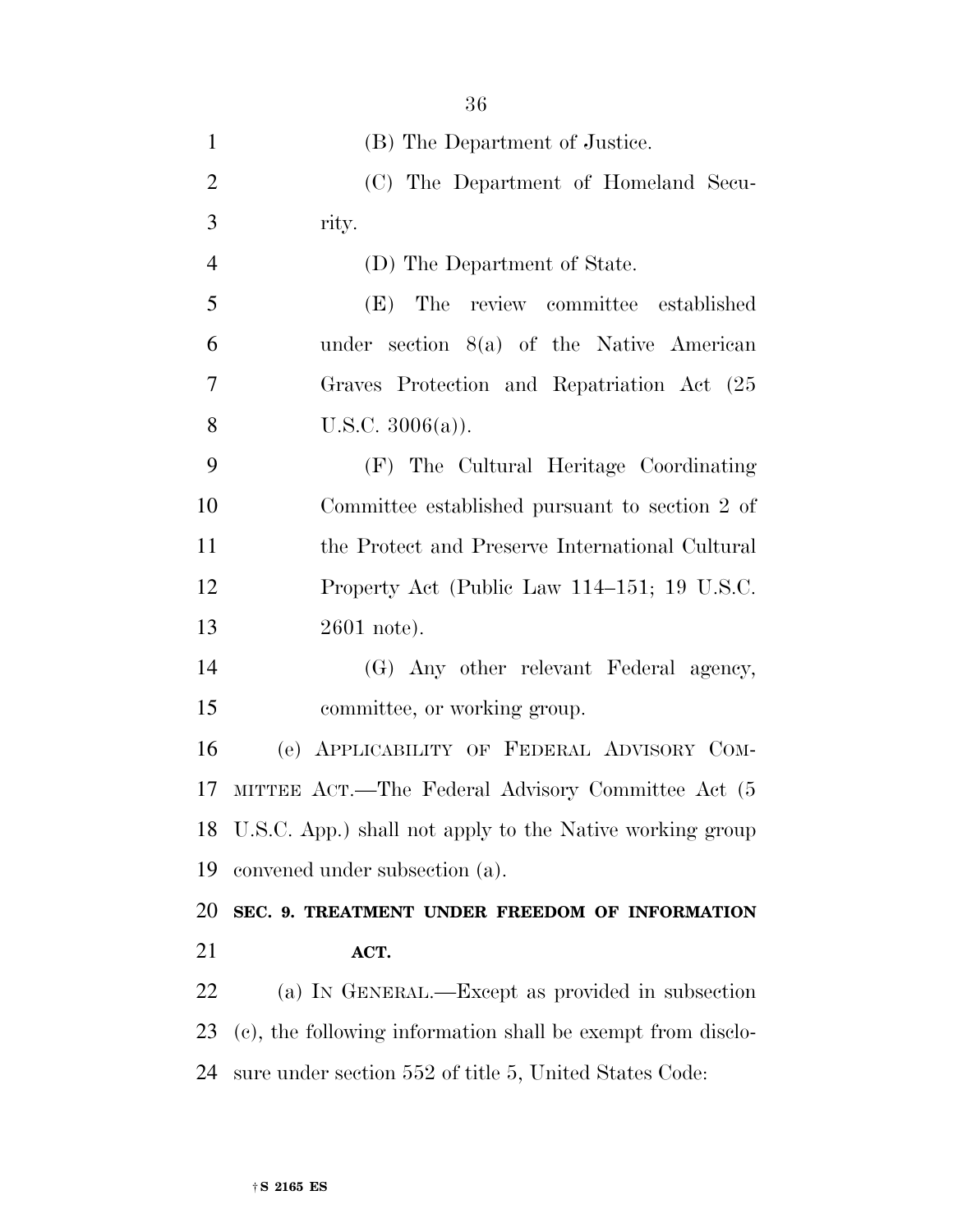| $\mathbf{1}$   | (1) Information that a representative of an In-             |
|----------------|-------------------------------------------------------------|
| $\overline{2}$ | dian Tribe or Native Hawaiian organization—                 |
| 3              | (A) submits to a Federal agency pursuant                    |
| $\overline{4}$ | to this Act or an amendment made by this Act;               |
| 5              | and                                                         |
| 6              | (B) designates as sensitive or private ac-                  |
| 7              | cording to Native American custom, law, cul-                |
| 8              | ture, or religion.                                          |
| 9              | (2) Information that any person submits to a                |
| 10             | Federal agency pursuant to this Act or an amend-            |
| 11             | ment made by this Act that relates to an item for           |
| 12             | which an export certification is denied under this          |
| 13             | Act.                                                        |
| 14             | (b) $APPLICABILITY.$ For purposes of subsection $(a)$ ,     |
| 15             | this Act shall be considered a statute described in section |
| 16             | $552(b)(3)(B)$ of title 5, United States Code.              |
| 17             | (c) EXCEPTION.—An Indian Tribe or Native Hawai-             |
| 18             | ian organization may request and shall receive its own in-  |
| 19             | formation, as described in subsection (a), from the Federal |
| 20             | agency to which the Indian Tribe or Native Hawaiian or-     |
| 21             | ganization submitted the information.                       |
| 22             | SEC. 10. REGULATIONS.                                       |

 (a) IN GENERAL.—Not later than 1 year after the date of enactment of this Act, the Secretary, in consulta-tion with the Secretary of State, the Secretary of Home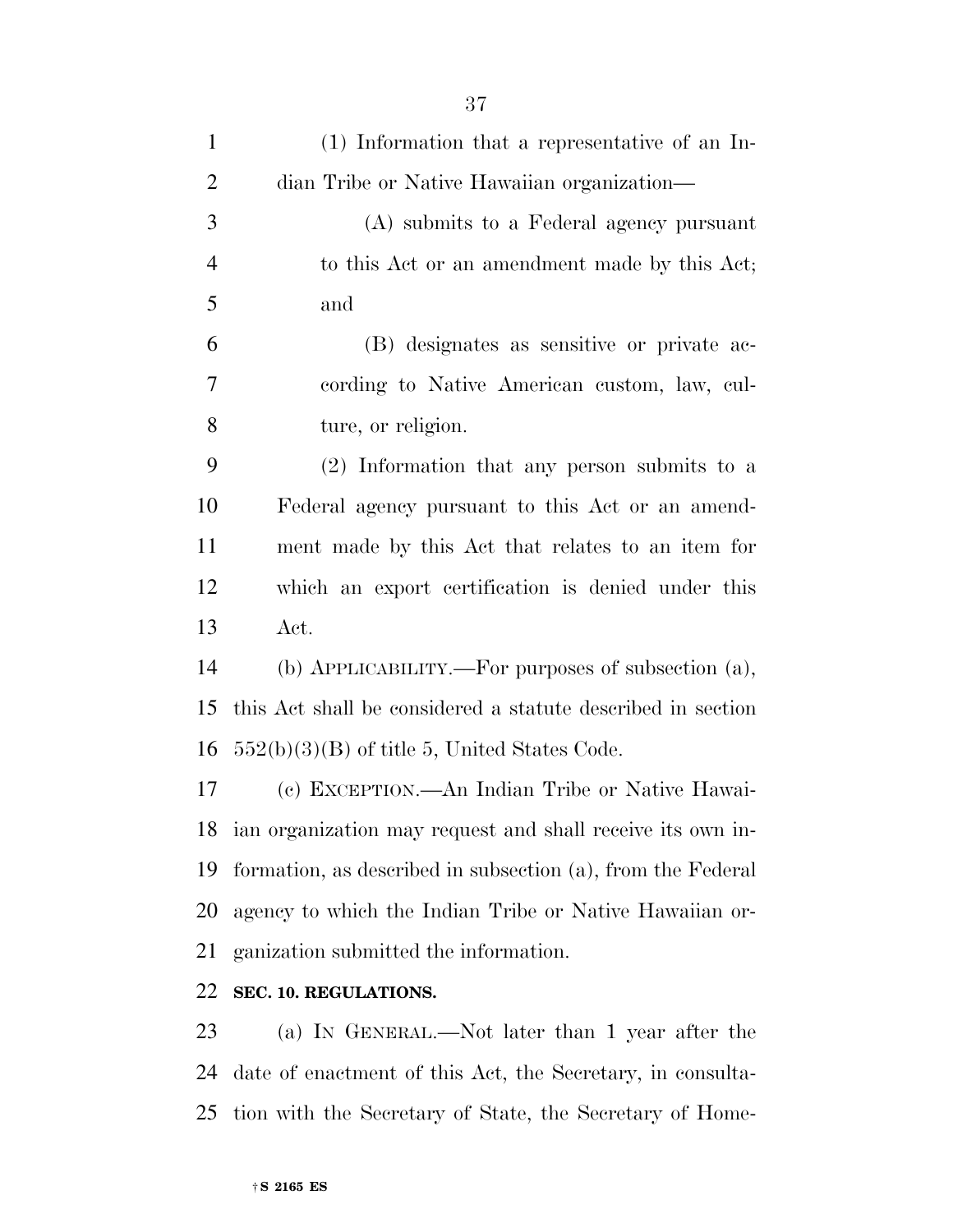land Security, and the Attorney General, and after con- sultation with Indian Tribes and Native Hawaiian organi- zations, shall promulgate rules and regulations to carry out this Act.

 (b) INCLUSION.—The regulations promulgated by the Secretary pursuant to subsection (a) shall include a rea- sonable deadline by which the Secretary shall approve or deny an export certification application under section 5(b).

#### **SEC. 11. AUTHORIZATION OF APPROPRIATIONS.**

 There is authorized to be appropriated to carry out this Act \$3,000,000 for each of fiscal years 2021 through 2026.

> Passed the Senate December 17, 2020. Attest:

> > *Secretary.*